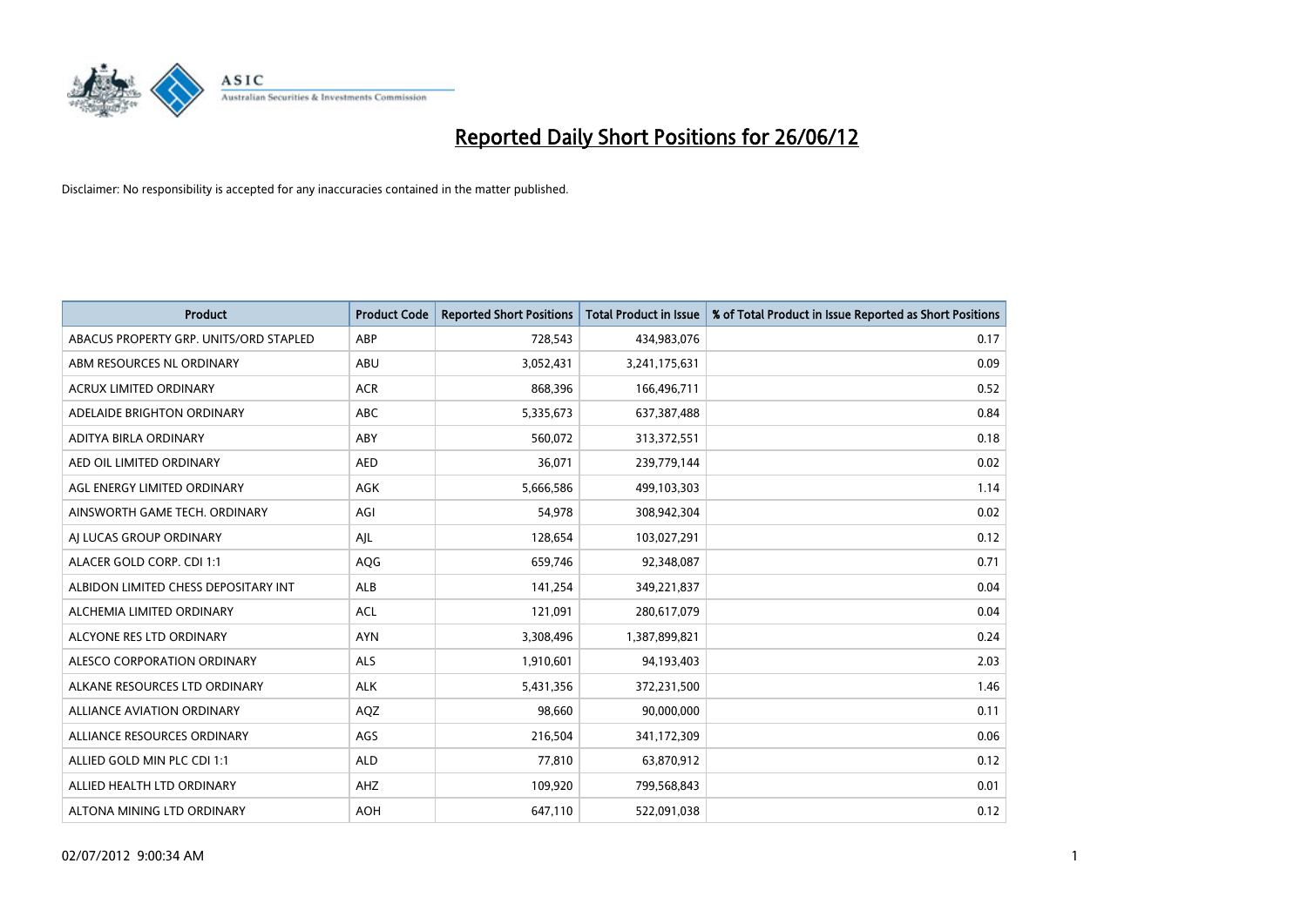

| <b>Product</b>                          | <b>Product Code</b> | <b>Reported Short Positions</b> | <b>Total Product in Issue</b> | % of Total Product in Issue Reported as Short Positions |
|-----------------------------------------|---------------------|---------------------------------|-------------------------------|---------------------------------------------------------|
| ALUMINA LIMITED ORDINARY                | <b>AWC</b>          | 105,871,499                     | 2,440,196,187                 | 4.34                                                    |
| AMALGAMATED HOLDINGS ORDINARY           | AHD                 | 2,958                           | 157,629,498                   | 0.00                                                    |
| AMCOM TELECOMM. ORDINARY                | AMM                 | 4,926                           | 241,491,904                   | 0.00                                                    |
| AMCOR LIMITED ORDINARY                  | AMC                 | 4,123,144                       | 1,206,684,923                 | 0.34                                                    |
| AMP CAPITAL CHINA ORDINARY UNITS        | AGF                 | 41,990                          | 355,699,116                   | 0.01                                                    |
| AMP LIMITED ORDINARY                    | AMP                 | 6,235,590                       | 2,894,931,180                 | 0.22                                                    |
| AMPELLA MINING ORDINARY                 | AMX                 | 4,079,897                       | 240,600,493                   | 1.70                                                    |
| ANGLOGOLD ASHANTI CDI 5:1               | AGG                 | 1                               | 89,207,765                    | 0.00                                                    |
| ANSELL LIMITED ORDINARY                 | <b>ANN</b>          | 3,142,081                       | 130,656,668                   | 2.40                                                    |
| ANTARES ENERGY LTD ORDINARY             | <b>AZZ</b>          | 369,007                         | 259,950,000                   | 0.14                                                    |
| ANZ BANKING GRP LTD ORDINARY            | ANZ                 | 11,251,623                      | 2,679,682,754                 | 0.42                                                    |
| APA GROUP STAPLED SECURITIES            | <b>APA</b>          | 7,123,385                       | 644,485,583                   | 1.11                                                    |
| APN NEWS & MEDIA ORDINARY               | <b>APN</b>          | 21,418,944                      | 649,010,756                   | 3.30                                                    |
| AQUARIUS PLATINUM. ORDINARY             | <b>AOP</b>          | 13,810,917                      | 470,312,578                   | 2.94                                                    |
| AQUILA RESOURCES ORDINARY               | <b>AQA</b>          | 6,059,501                       | 411,804,442                   | 1.47                                                    |
| ARAFURA RESOURCE LTD ORDINARY           | ARU                 | 5,867,112                       | 396,004,144                   | 1.48                                                    |
| ARB CORPORATION ORDINARY                | ARP                 | 51,162                          | 72,481,302                    | 0.07                                                    |
| ARDENT LEISURE GROUP STAPLED SECURITIES | AAD                 | 295,188                         | 334,209,401                   | 0.09                                                    |
| ARISTOCRAT LEISURE ORDINARY             | ALL                 | 16,235,218                      | 550,502,889                   | 2.95                                                    |
| ARMOUR ENERGY LTD ORDINARY              | AJQ                 | 95.000                          | 221,050,000                   | 0.04                                                    |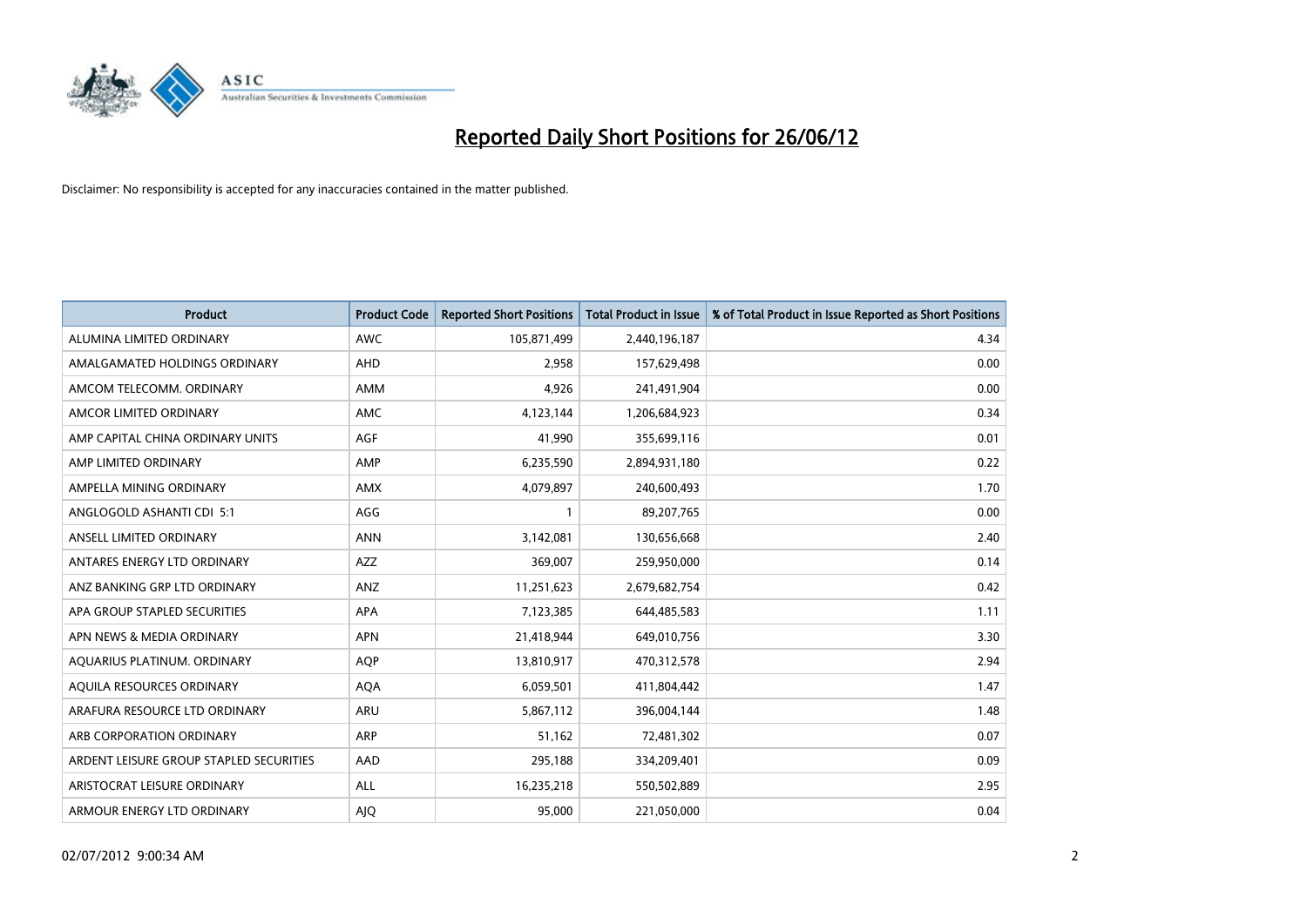

| <b>Product</b>                          | <b>Product Code</b> | <b>Reported Short Positions</b> | <b>Total Product in Issue</b> | % of Total Product in Issue Reported as Short Positions |
|-----------------------------------------|---------------------|---------------------------------|-------------------------------|---------------------------------------------------------|
| ASCIANO LIMITED ORDINARY                | <b>AIO</b>          | 4,406,045                       | 975,385,664                   | 0.45                                                    |
| ASG GROUP LIMITED ORDINARY              | ASZ                 | 271,510                         | 172,152,079                   | 0.16                                                    |
| ASPEN GROUP ORD/UNITS STAPLED           | <b>APZ</b>          | 129,657                         | 600,507,326                   | 0.02                                                    |
| ASPIRE MINING LTD ORDINARY              | <b>AKM</b>          | 270,129                         | 620,594,556                   | 0.04                                                    |
| ASTRO JAP PROP GROUP STAPLED SECURITIES | AJA                 | 10,589                          | 58,445,002                    | 0.02                                                    |
| ASX LIMITED ORDINARY                    | ASX                 | 3,510,339                       | 175,136,729                   | 2.00                                                    |
| ATLANTIC LIMITED ORDINARY               | ATI                 | 60,000                          | 143,393,703                   | 0.04                                                    |
| ATLAS IRON LIMITED ORDINARY             | <b>AGO</b>          | 12,148,394                      | 904,580,993                   | 1.34                                                    |
| AUCKLAND INTERNATION ORDINARY           | AIA                 | 50,000                          | 1,322,564,489                 | 0.00                                                    |
| <b>AURORA OIL &amp; GAS ORDINARY</b>    | <b>AUT</b>          | 6,743,805                       | 445,458,159                   | 1.51                                                    |
| AUSDRILL LIMITED ORDINARY               | ASL                 | 1,760,984                       | 304,397,289                   | 0.58                                                    |
| AUSENCO LIMITED ORDINARY                | AAX                 | 401,979                         | 123,872,665                   | 0.32                                                    |
| AUSTAL LIMITED ORDINARY                 | ASB                 | 197,052                         | 188,193,007                   | 0.10                                                    |
| AUSTBROKERS HOLDINGS ORDINARY           | <b>AUB</b>          | 120                             | 55,999,095                    | 0.00                                                    |
| AUSTIN ENGINEERING ORDINARY             | ANG                 | 20,488                          | 72,314,403                    | 0.03                                                    |
| AUSTRALAND PROPERTY STAPLED SECURITY    | <b>ALZ</b>          | 139,766                         | 576,846,597                   | 0.02                                                    |
| AUSTRALIAN AGRICULT. ORDINARY           | AAC                 | 503,726                         | 312,905,085                   | 0.16                                                    |
| AUSTRALIAN INFRASTR, UNITS/ORDINARY     | <b>AIX</b>          | 11,289,778                      | 620,733,944                   | 1.82                                                    |
| AUSTRALIAN PHARM, ORDINARY              | API                 | 254,289                         | 488,115,883                   | 0.05                                                    |
| AUTOMOTIVE HOLDINGS ORDINARY            | <b>AHE</b>          | 5,875                           | 260,579,682                   | 0.00                                                    |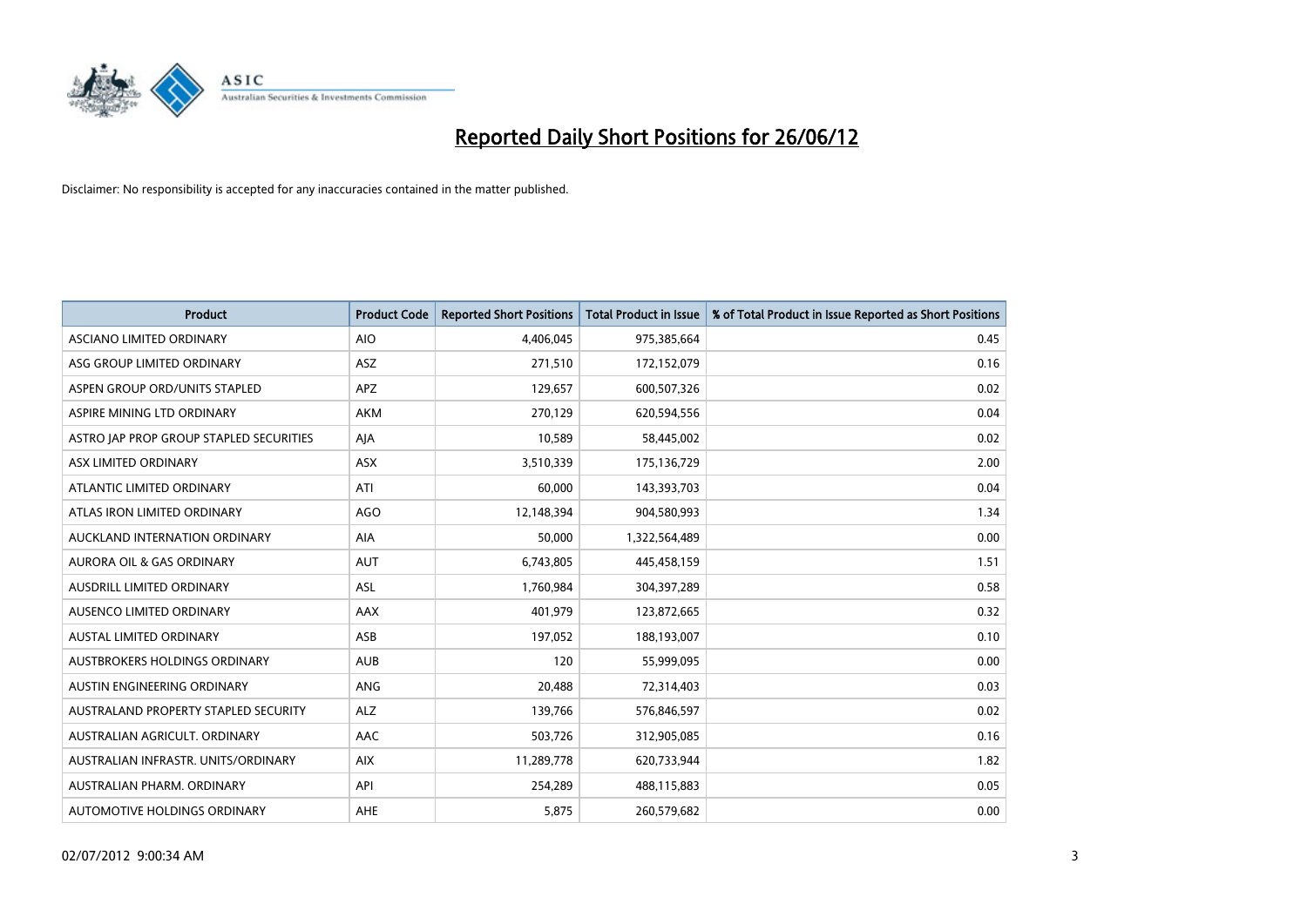

| <b>Product</b>                       | <b>Product Code</b> | <b>Reported Short Positions</b> | <b>Total Product in Issue</b> | % of Total Product in Issue Reported as Short Positions |
|--------------------------------------|---------------------|---------------------------------|-------------------------------|---------------------------------------------------------|
| AVIENNINGS LIMITED ORDINARY          | <b>AVJ</b>          | 607,001                         | 274,588,694                   | 0.22                                                    |
| AWE LIMITED ORDINARY                 | AWE                 | 1,862,888                       | 521,871,941                   | 0.36                                                    |
| AZIMUTH RES LTD ORDINARY             | <b>AZH</b>          | 1,307,202                       | 401,368,304                   | 0.33                                                    |
| AZUMAH RESOURCES ORDINARY            | <b>AZM</b>          | 743,919                         | 333,614,096                   | 0.22                                                    |
| <b>BANDANNA ENERGY ORDINARY</b>      | <b>BND</b>          | 3,894,497                       | 528,481,199                   | 0.74                                                    |
| BANK OF QUEENSLAND. ORDINARY         | <b>BOO</b>          | 10,274,182                      | 308,797,224                   | 3.33                                                    |
| <b>BASE RES LIMITED ORDINARY</b>     | <b>BSE</b>          | 727,920                         | 460,440,029                   | 0.16                                                    |
| BATHURST RESOURCES ORDINARY          | <b>BTU</b>          | 33,319,617                      | 695,747,997                   | 4.79                                                    |
| BC IRON LIMITED ORDINARY             | <b>BCI</b>          | 279,911                         | 103,861,000                   | 0.27                                                    |
| BEACH ENERGY LIMITED ORDINARY        | <b>BPT</b>          | 26,434,234                      | 1,255,464,157                 | 2.11                                                    |
| BEADELL RESOURCE LTD ORDINARY        | <b>BDR</b>          | 11,130,783                      | 716,004,752                   | 1.55                                                    |
| BENDIGO AND ADELAIDE ORDINARY        | <b>BEN</b>          | 6,232,544                       | 396,604,957                   | 1.57                                                    |
| BENITEC BIOPHARMA ORDINARY           | <b>BLT</b>          | 75,000                          | 970,628,529                   | 0.01                                                    |
| BERKELEY RESOURCES ORDINARY          | <b>BKY</b>          | 359,026                         | 179,298,273                   | 0.20                                                    |
| BETASHARES ASX RES ETF UNITS         | <b>ORE</b>          | 15,866                          | 4,220,217                     | 0.38                                                    |
| <b>BHP BILLITON LIMITED ORDINARY</b> | <b>BHP</b>          | 6,003,790                       | 3,211,691,105                 | 0.19                                                    |
| <b>BILLABONG ORDINARY</b>            | <b>BBG</b>          | 25,419,588                      | 257,888,239                   | 9.86                                                    |
| <b>BIOTA HOLDINGS ORDINARY</b>       | <b>BTA</b>          | 985,133                         | 182,350,316                   | 0.54                                                    |
| <b>BLACKTHORN RESOURCES ORDINARY</b> | <b>BTR</b>          | 76,332                          | 127,818,000                   | 0.06                                                    |
| BLUESCOPE STEEL LTD ORDINARY         | <b>BSL</b>          | 47,669,313                      | 3,349,185,247                 | 1.42                                                    |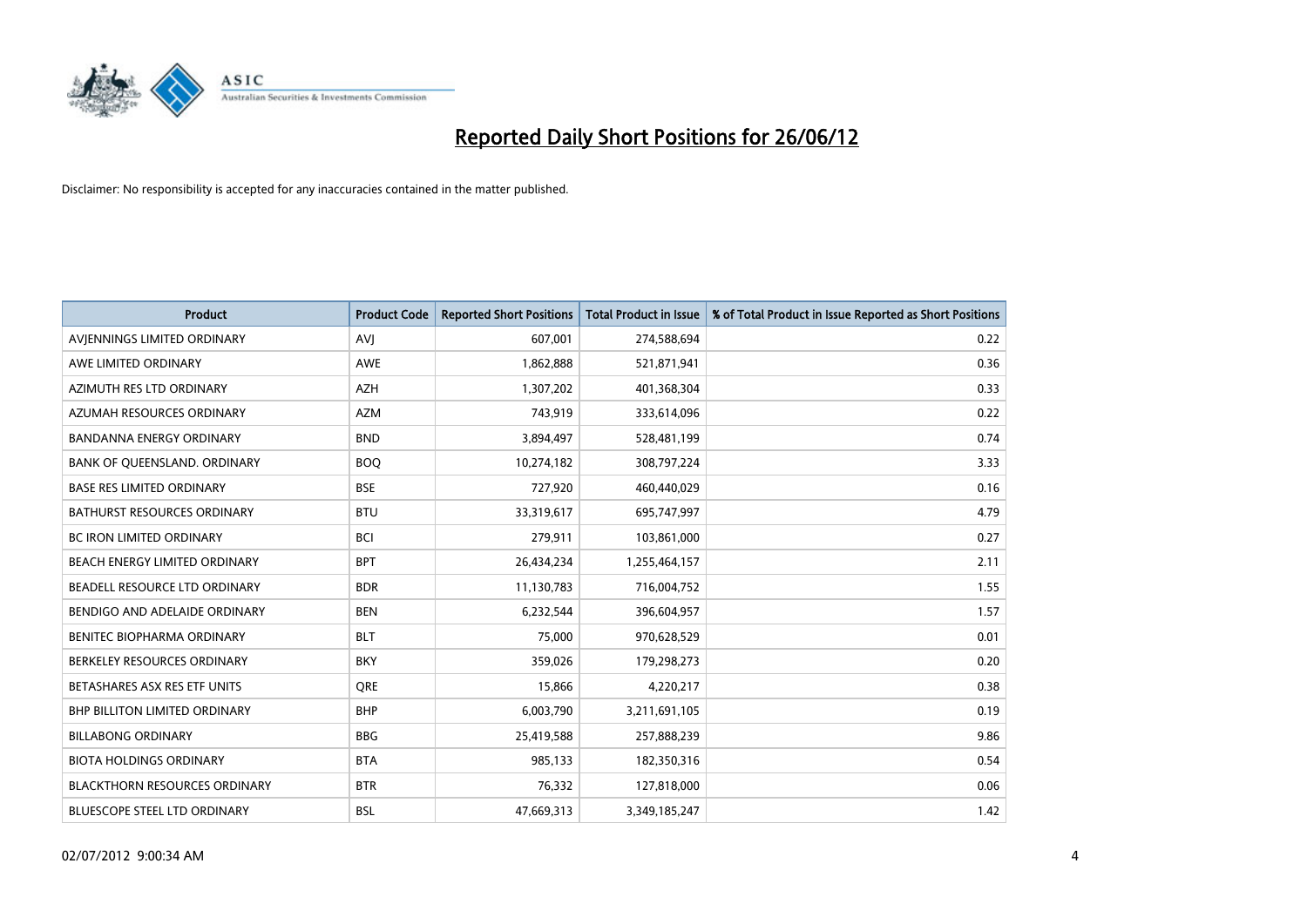

| Product                            | <b>Product Code</b> | <b>Reported Short Positions</b> | <b>Total Product in Issue</b> | % of Total Product in Issue Reported as Short Positions |
|------------------------------------|---------------------|---------------------------------|-------------------------------|---------------------------------------------------------|
| <b>BOART LONGYEAR ORDINARY</b>     | <b>BLY</b>          | 6,654,676                       | 461,163,412                   | 1.44                                                    |
| <b>BOOM LOGISTICS ORDINARY</b>     | <b>BOL</b>          | 626                             | 468,663,585                   | 0.00                                                    |
| BORAL LIMITED, ORDINARY            | <b>BLD</b>          | 42,939,928                      | 758,572,140                   | 5.66                                                    |
| <b>BRADKEN LIMITED ORDINARY</b>    | <b>BKN</b>          | 2,238,050                       | 168,629,376                   | 1.33                                                    |
| <b>BRAMBLES LIMITED ORDINARY</b>   | <b>BXB</b>          | 5,602,757                       | 1,536,017,062                 | 0.36                                                    |
| <b>BREVILLE GROUP LTD ORDINARY</b> | <b>BRG</b>          | 4,609                           | 130,095,322                   | 0.00                                                    |
| <b>BRICKWORKS LIMITED ORDINARY</b> | <b>BKW</b>          | 36,833                          | 147,567,333                   | 0.02                                                    |
| BT INVESTMENT MNGMNT ORDINARY      | <b>BTT</b>          | 224,518                         | 267,906,977                   | 0.08                                                    |
| <b>BURU ENERGY ORDINARY</b>        | <b>BRU</b>          | 9,408,513                       | 251,007,144                   | 3.75                                                    |
| <b>BWP TRUST ORDINARY UNITS</b>    | <b>BWP</b>          | 1,038,786                       | 525,255,093                   | 0.20                                                    |
| CABCHARGE AUSTRALIA ORDINARY       | CAB                 | 2,422,758                       | 120,430,683                   | 2.01                                                    |
| CALTEX AUSTRALIA ORDINARY          | <b>CTX</b>          | 5,548,819                       | 270,000,000                   | 2.06                                                    |
| <b>CAMPBELL BROTHERS ORDINARY</b>  | <b>CPB</b>          | 1,003,792                       | 67,503,411                    | 1.49                                                    |
| CAPE LAMBERT RES LTD ORDINARY      | <b>CFE</b>          | 867,013                         | 689,108,792                   | 0.13                                                    |
| CARABELLA RES LTD ORDINARY         | <b>CLR</b>          | 308,500                         | 133,642,797                   | 0.23                                                    |
| <b>CARBON ENERGY ORDINARY</b>      | <b>CNX</b>          | 77,039                          | 773,949,722                   | 0.01                                                    |
| <b>CARDNO LIMITED ORDINARY</b>     | CDD                 | 1,224,245                       | 138,103,523                   | 0.89                                                    |
| CARNARVON PETROLEUM ORDINARY       | <b>CVN</b>          | 99,527                          | 694,644,634                   | 0.01                                                    |
| CARSALES.COM LTD ORDINARY          | <b>CRZ</b>          | 28,615,710                      | 233,689,223                   | 12.25                                                   |
| <b>CASH CONVERTERS ORDINARY</b>    | CCV                 | 30,599                          | 379,761,025                   | 0.01                                                    |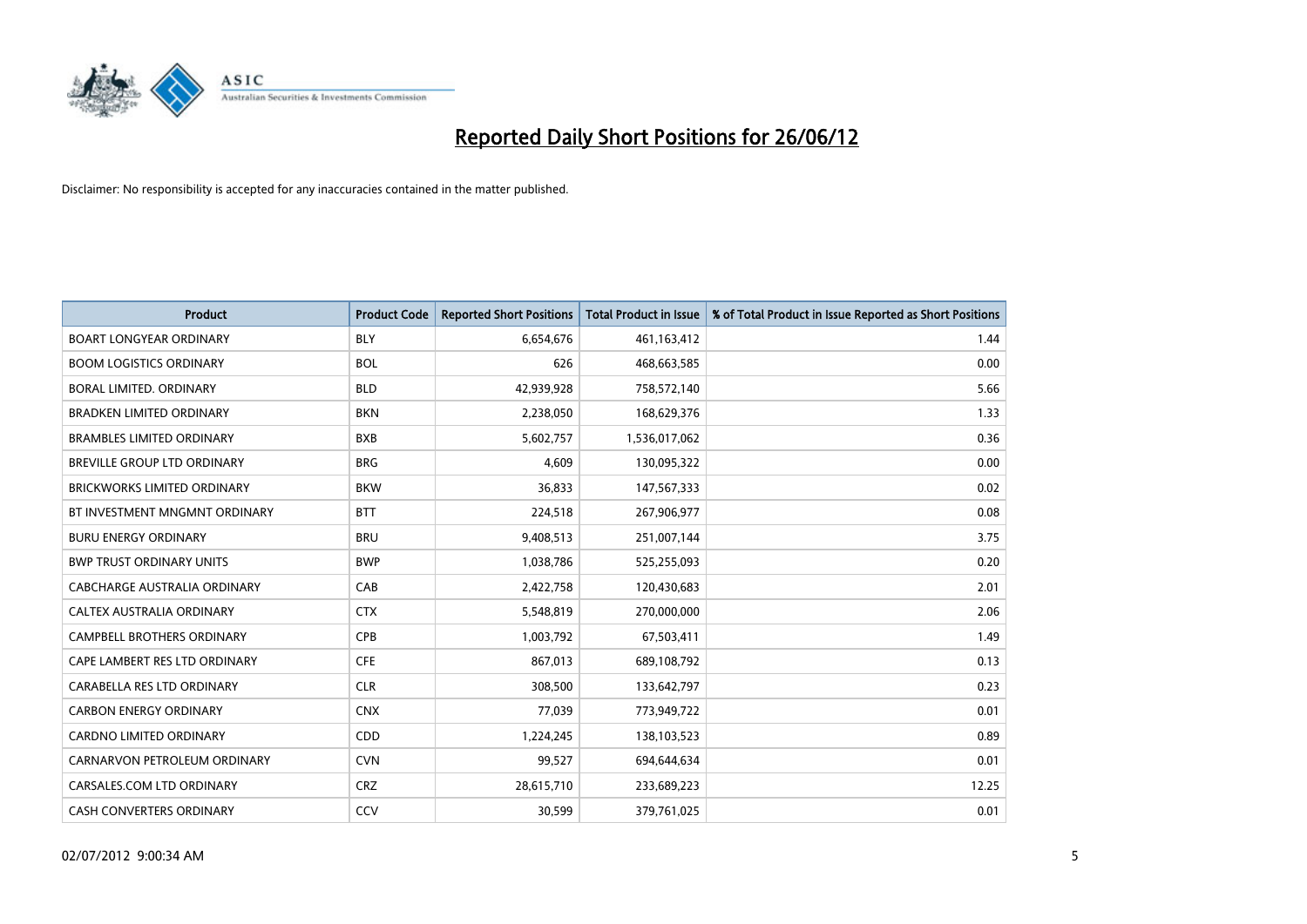

| <b>Product</b>                           | <b>Product Code</b> | <b>Reported Short Positions</b> | <b>Total Product in Issue</b> | % of Total Product in Issue Reported as Short Positions |
|------------------------------------------|---------------------|---------------------------------|-------------------------------|---------------------------------------------------------|
| CENTRO RETAIL AUST ORD/UNIT STAPLED SEC  | <b>CRF</b>          | 20,026,102                      | 1,340,723,189                 | 1.49                                                    |
| CERAMIC FUEL CELLS ORDINARY              | <b>CFU</b>          | 146,659                         | 1,366,298,863                 | 0.01                                                    |
| CFS RETAIL TRUST GRP STAPLED SECURITIES  | <b>CFX</b>          | 55,287,057                      | 2,835,026,953                 | 1.95                                                    |
| CGA MINING LIMITED ORDINARY              | CGX                 | 187,300                         | 337,725,726                   | 0.06                                                    |
| CHALLENGER DIV.PRO. STAPLED UNITS        | <b>CDI</b>          | 635,293                         | 860,977,302                   | 0.07                                                    |
| <b>CHALLENGER INFRAST, STAPLED UNITS</b> | <b>CIF</b>          | 303,222                         | 316,223,785                   | 0.10                                                    |
| <b>CHALLENGER LIMITED ORDINARY</b>       | <b>CGF</b>          | 11,897,130                      | 544,827,710                   | 2.18                                                    |
| CHARTER HALL GROUP STAPLED US PROHIBIT.  | <b>CHC</b>          | 378,653                         | 296,846,225                   | 0.13                                                    |
| <b>CHARTER HALL RETAIL UNITS</b>         | <b>COR</b>          | 1,013,010                       | 299,628,571                   | 0.34                                                    |
| <b>CHORUS LIMITED ORDINARY</b>           | <b>CNU</b>          | 1,070,835                       | 385,082,123                   | 0.28                                                    |
| CITIGOLD CORP LTD ORDINARY               | <b>CTO</b>          | 1,355,317                       | 1,105,078,301                 | 0.12                                                    |
| <b>CLOUGH LIMITED ORDINARY</b>           | <b>CLO</b>          | 170,181                         | 773,490,454                   | 0.02                                                    |
| <b>CNPR GRP UNITS/ORD STAPLED</b>        | <b>CNP</b>          | 2,537                           | 972,414,514                   | 0.00                                                    |
| COAL OF AFRICA LTD ORDINARY              | <b>CZA</b>          | 272,912                         | 662,484,573                   | 0.04                                                    |
| <b>COALSPUR MINES LTD ORDINARY</b>       | <b>CPL</b>          | 12,325,495                      | 620,729,899                   | 1.99                                                    |
| <b>COBAR CONSOLIDATED ORDINARY</b>       | CCU                 | 299,208                         | 210,101,187                   | 0.14                                                    |
| COCA-COLA AMATIL ORDINARY                | <b>CCL</b>          | 9,203,097                       | 761,319,007                   | 1.21                                                    |
| COCHLEAR LIMITED ORDINARY                | <b>COH</b>          | 6,309,219                       | 56,929,432                    | 11.08                                                   |
| <b>COCKATOO COAL ORDINARY</b>            | <b>COK</b>          | 16,885,075                      | 1,016,746,908                 | 1.66                                                    |
| <b>COFFEY INTERNATIONAL ORDINARY</b>     | <b>COF</b>          | 243,003                         | 255,833,165                   | 0.09                                                    |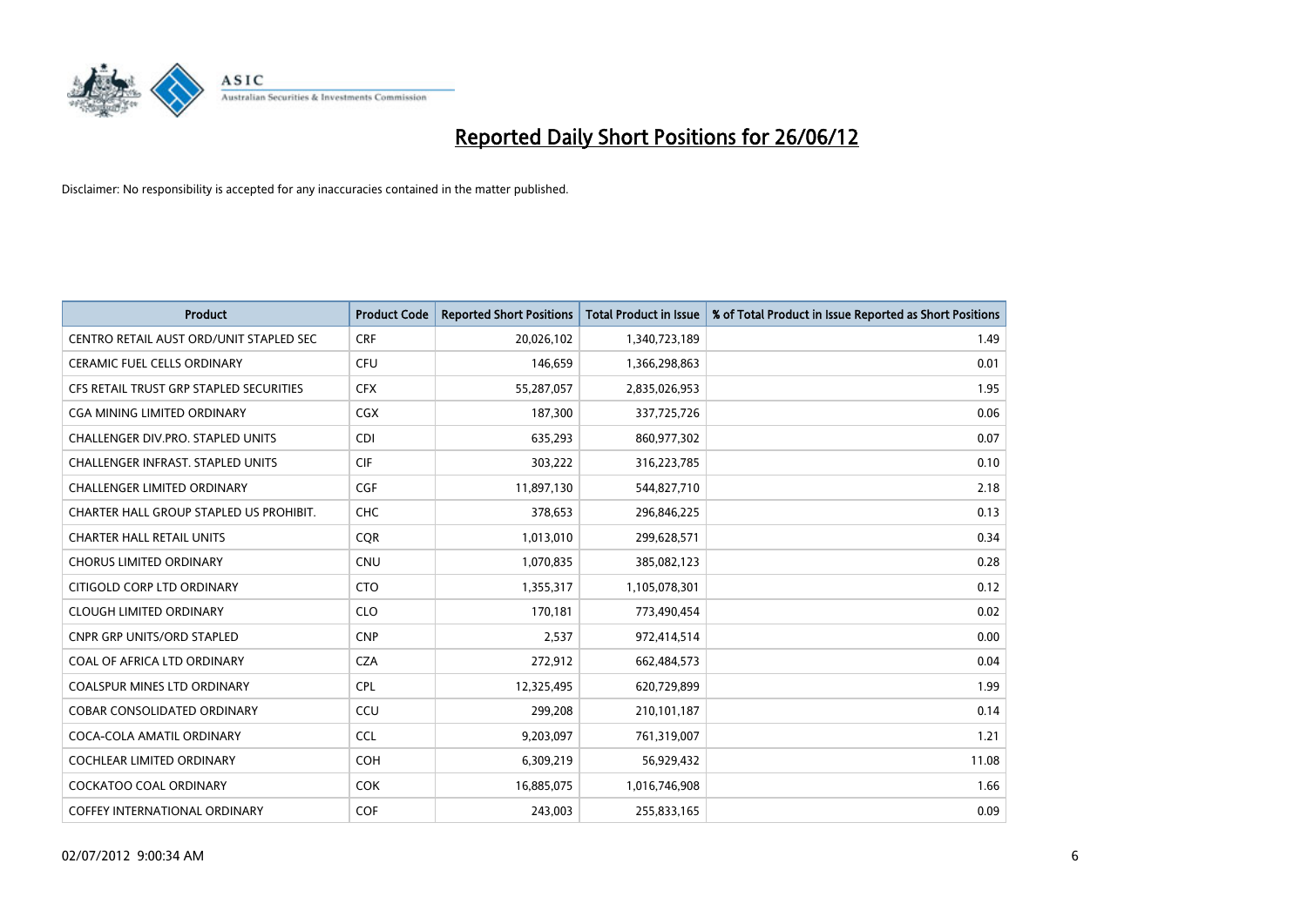

| <b>Product</b>                          | <b>Product Code</b> | <b>Reported Short Positions</b> | <b>Total Product in Issue</b> | % of Total Product in Issue Reported as Short Positions |
|-----------------------------------------|---------------------|---------------------------------|-------------------------------|---------------------------------------------------------|
| <b>COKAL LTD ORDINARY</b>               | <b>CKA</b>          | 59,385                          | 411,046,892                   | 0.01                                                    |
| COLLINS FOODS LTD ORDINARY              | <b>CKF</b>          | 88,988                          | 93,000,003                    | 0.10                                                    |
| COMMONWEALTH BANK, ORDINARY             | <b>CBA</b>          | 32,735,550                      | 1,592,154,780                 | 2.06                                                    |
| COMMONWEALTH PROP ORDINARY UNITS        | <b>CPA</b>          | 39,719,435                      | 2,347,003,413                 | 1.69                                                    |
| <b>COMPASS RESOURCES ORDINARY</b>       | <b>CMR</b>          | 7,472                           | 1,403,744,100                 | 0.00                                                    |
| <b>COMPUTERSHARE LTD ORDINARY</b>       | <b>CPU</b>          | 5,210,857                       | 555,664,059                   | 0.94                                                    |
| CONSOLIDATED MEDIA, ORDINARY            | <b>CMI</b>          | 1,182,629                       | 561,834,996                   | 0.21                                                    |
| CONTINENTAL COAL LTD ORDINARY           | CCC                 | 408,148                         | 430,742,398                   | 0.09                                                    |
| <b>COOPER ENERGY LTD ORDINARY</b>       | <b>COE</b>          | 368,832                         | 292,791,528                   | 0.13                                                    |
| <b>CREDIT CORP GROUP ORDINARY</b>       | <b>CCP</b>          | 41,428                          | 45,571,114                    | 0.09                                                    |
| <b>CROMWELL PROP STAPLED SECURITIES</b> | <b>CMW</b>          | 4,029                           | 1,169,688,943                 | 0.00                                                    |
| <b>CROWN LIMITED ORDINARY</b>           | <b>CWN</b>          | 4,009,653                       | 728,394,185                   | 0.55                                                    |
| <b>CSG LIMITED ORDINARY</b>             | <b>CSV</b>          | 852,334                         | 282,567,499                   | 0.30                                                    |
| <b>CSL LIMITED ORDINARY</b>             | <b>CSL</b>          | 3,962,579                       | 509,214,861                   | 0.78                                                    |
| <b>CSR LIMITED ORDINARY</b>             | <b>CSR</b>          | 38,107,642                      | 506,000,315                   | 7.53                                                    |
| <b>CUDECO LIMITED ORDINARY</b>          | CDU                 | 5,561,929                       | 189, 185, 878                 | 2.94                                                    |
| CUE ENERGY RESOURCE ORDINARY            | <b>CUE</b>          | 3,068,033                       | 698,119,720                   | 0.44                                                    |
| <b>CUSTOMERS LIMITED ORDINARY</b>       | <b>CUS</b>          | 3,439                           | 134,869,357                   | 0.00                                                    |
| DART ENERGY LTD ORDINARY                | <b>DTE</b>          | 17,884,418                      | 768,645,654                   | 2.33                                                    |
| DAVID JONES LIMITED ORDINARY            | <b>DJS</b>          | 54,856,855                      | 528,655,600                   | 10.38                                                   |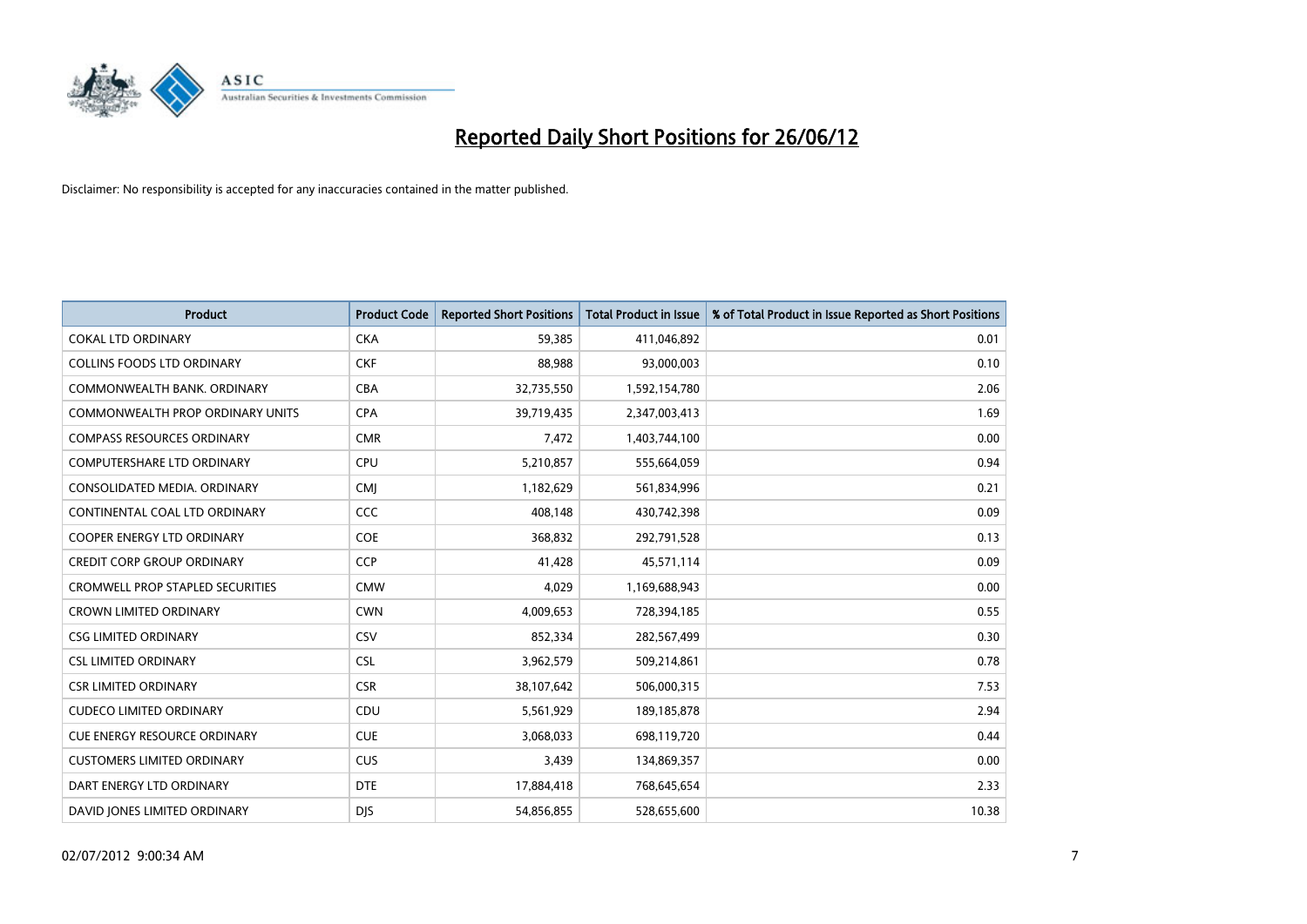

| <b>Product</b>                       | <b>Product Code</b> | <b>Reported Short Positions</b> | <b>Total Product in Issue</b> | % of Total Product in Issue Reported as Short Positions |
|--------------------------------------|---------------------|---------------------------------|-------------------------------|---------------------------------------------------------|
| <b>DECMIL GROUP LIMITED ORDINARY</b> | <b>DCG</b>          | 533,289                         | 166,492,757                   | 0.32                                                    |
| DEXUS PROPERTY GROUP STAPLED UNITS   | <b>DXS</b>          | 49,059,754                      | 4,839,024,176                 | 1.01                                                    |
| DISCOVERY METALS LTD ORDINARY        | <b>DML</b>          | 14,821,797                      | 442,128,231                   | 3.35                                                    |
| DOMINO PIZZA ENTERPR ORDINARY        | <b>DMP</b>          | 329,456                         | 69,899,674                    | 0.47                                                    |
| DORAY MINERALS LTD ORDINARY          | <b>DRM</b>          | 29,962                          | 81,312,275                    | 0.04                                                    |
| DOWNER EDI LIMITED ORDINARY          | <b>DOW</b>          | 7,363,604                       | 429,100,296                   | 1.72                                                    |
| DRILLSEARCH ENERGY ORDINARY          | <b>DLS</b>          | 6,093,298                       | 337,449,196                   | 1.81                                                    |
| DUET GROUP STAPLED US PROHIBIT.      | <b>DUE</b>          | 4,352,032                       | 1,109,831,386                 | 0.39                                                    |
| DULUXGROUP LIMITED ORDINARY          | <b>DLX</b>          | 10,061,432                      | 368,984,902                   | 2.73                                                    |
| <b>DWS LTD ORDINARY</b>              | <b>DWS</b>          | 1,850                           | 132,362,763                   | 0.00                                                    |
| ECHO ENTERTAINMENT ORDINARY          | <b>EGP</b>          | 41,894,654                      | 688,019,737                   | 6.09                                                    |
| <b>ELDERS LIMITED ORDINARY</b>       | <b>ELD</b>          | 16,196,930                      | 448,598,480                   | 3.61                                                    |
| ELDORADO GOLD CORP CDI 1:1           | EAU                 | 44,345                          | 7,028,874                     | 0.63                                                    |
| ELEMENTAL MINERALS ORDINARY          | <b>ELM</b>          | 423,972                         | 243,614,280                   | 0.17                                                    |
| ELEMENTOS LIMITED ORDINARY           | <b>ELT</b>          | 16                              | 82,383,526                    | 0.00                                                    |
| <b>EMECO HOLDINGS ORDINARY</b>       | <b>EHL</b>          | 3,826,093                       | 631,237,586                   | 0.61                                                    |
| <b>ENDEAVOUR MIN CORP CDI 1:1</b>    | <b>EVR</b>          | 33,919                          | 117,438,458                   | 0.03                                                    |
| ENERGY RESOURCES ORDINARY 'A'        | <b>ERA</b>          | 10,467,998                      | 517,725,062                   | 2.02                                                    |
| <b>ENERGY WORLD CORPOR, ORDINARY</b> | <b>EWC</b>          | 17,631,491                      | 1,734,166,672                 | 1.02                                                    |
| ENVESTRA LIMITED ORDINARY            | ENV                 | 17,382,733                      | 1,572,392,111                 | 1.11                                                    |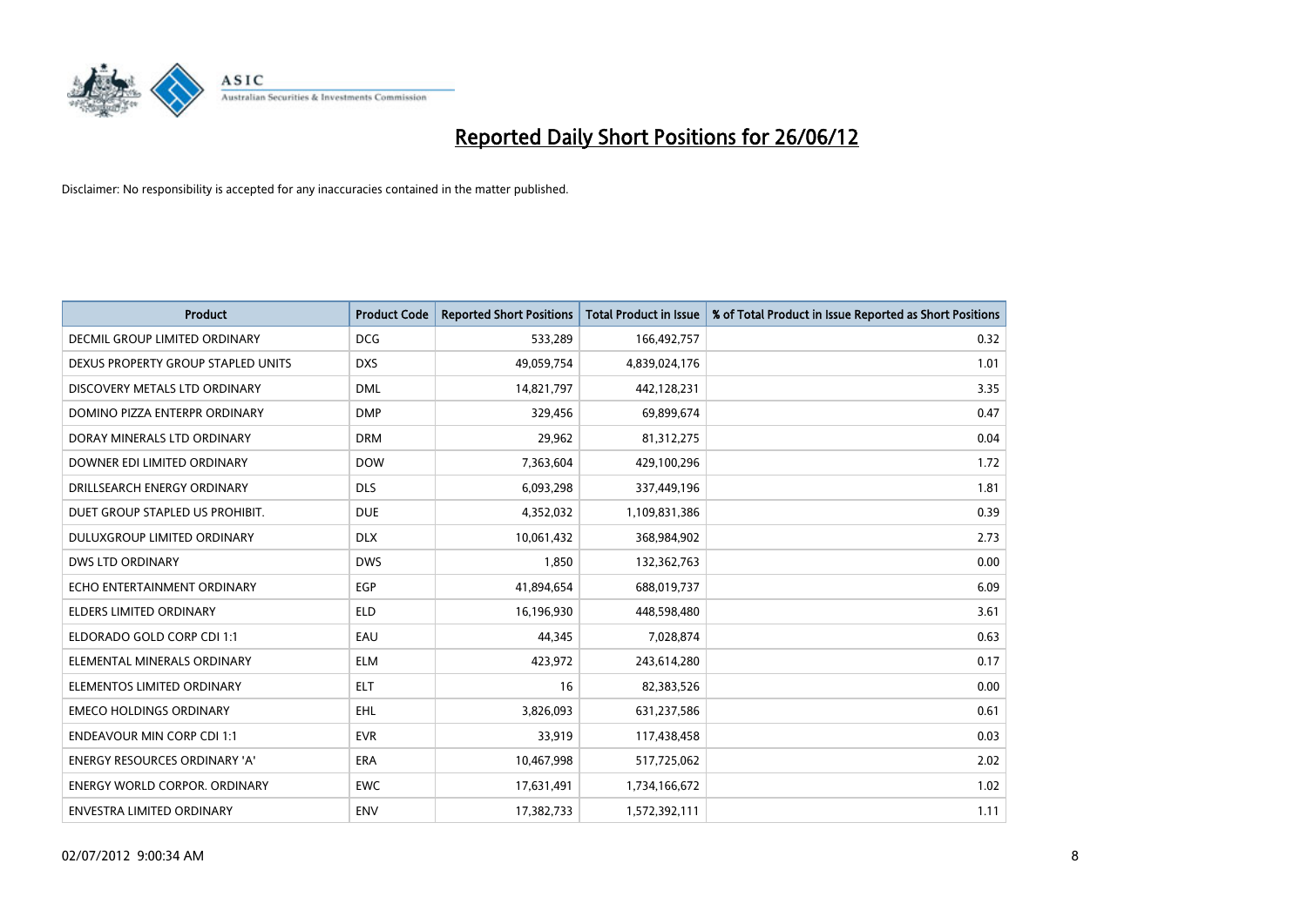

| <b>Product</b>                        | <b>Product Code</b> | <b>Reported Short Positions</b> | <b>Total Product in Issue</b> | % of Total Product in Issue Reported as Short Positions |
|---------------------------------------|---------------------|---------------------------------|-------------------------------|---------------------------------------------------------|
| EQUATORIAL RES LTD ORDINARY           | EQX                 | 127,275                         | 117,235,353                   | 0.11                                                    |
| EUREKA ENERGY LTD ORDINARY            | EKA                 | 1,284,497                       | 237,764,050                   | 0.54                                                    |
| EVOLUTION MINING LTD ORDINARY         | <b>EVN</b>          | 2,220,415                       | 707,105,713                   | 0.31                                                    |
| EXCO RESOURCES LTD ORDINARY           | EXS                 | 50,160                          | 356,044,187                   | 0.01                                                    |
| FAIRFAX MEDIA LTD ORDINARY            | <b>FXI</b>          | 343,794,850                     | 2,351,955,725                 | 14.62                                                   |
| <b>FAR LTD ORDINARY</b>               | <b>FAR</b>          | 22,057,217                      | 2,499,846,742                 | 0.88                                                    |
| FISHER & PAYKEL H. ORDINARY           | <b>FPH</b>          | 5,000                           | 530,053,399                   | 0.00                                                    |
| FKP PROPERTY GROUP STAPLED SECURITIES | <b>FKP</b>          | 34,821,779                      | 1,211,033,858                 | 2.88                                                    |
| FLEETWOOD CORP ORDINARY               | <b>FWD</b>          | 97,212                          | 59,217,793                    | 0.16                                                    |
| FLETCHER BUILDING ORDINARY            | <b>FBU</b>          | 9,621,568                       | 682,866,936                   | 1.41                                                    |
| FLEXIGROUP LIMITED ORDINARY           | <b>FXL</b>          | 37,752                          | 282,113,791                   | 0.01                                                    |
| <b>FLIGHT CENTRE ORDINARY</b>         | <b>FLT</b>          | 12,354,227                      | 100,039,833                   | 12.35                                                   |
| FLINDERS MINES LTD ORDINARY           | <b>FMS</b>          | 644,831                         | 1,821,300,404                 | 0.04                                                    |
| <b>FOCUS MINERALS LTD ORDINARY</b>    | <b>FML</b>          | 567,298                         | 4,320,773,701                 | 0.01                                                    |
| <b>FORGE GROUP LIMITED ORDINARY</b>   | FGE                 | 359,179                         | 86,169,014                    | 0.42                                                    |
| FORTESCUE METALS GRP ORDINARY         | <b>FMG</b>          | 179, 372, 723                   | 3,113,798,659                 | 5.76                                                    |
| <b>G.U.D. HOLDINGS ORDINARY</b>       | GUD                 | 1,036,593                       | 70,803,455                    | 1.46                                                    |
| <b>G8 EDUCATION LIMITED ORDINARY</b>  | <b>GEM</b>          | $\mathbf{1}$                    | 203,770,273                   | 0.00                                                    |
| <b>GALAXY RESOURCES ORDINARY</b>      | GXY                 | 7,178,270                       | 364,425,203                   | 1.97                                                    |
| <b>GENETIC TECHNOLOGIES ORDINARY</b>  | GTG                 | 201,000                         | 464,771,819                   | 0.04                                                    |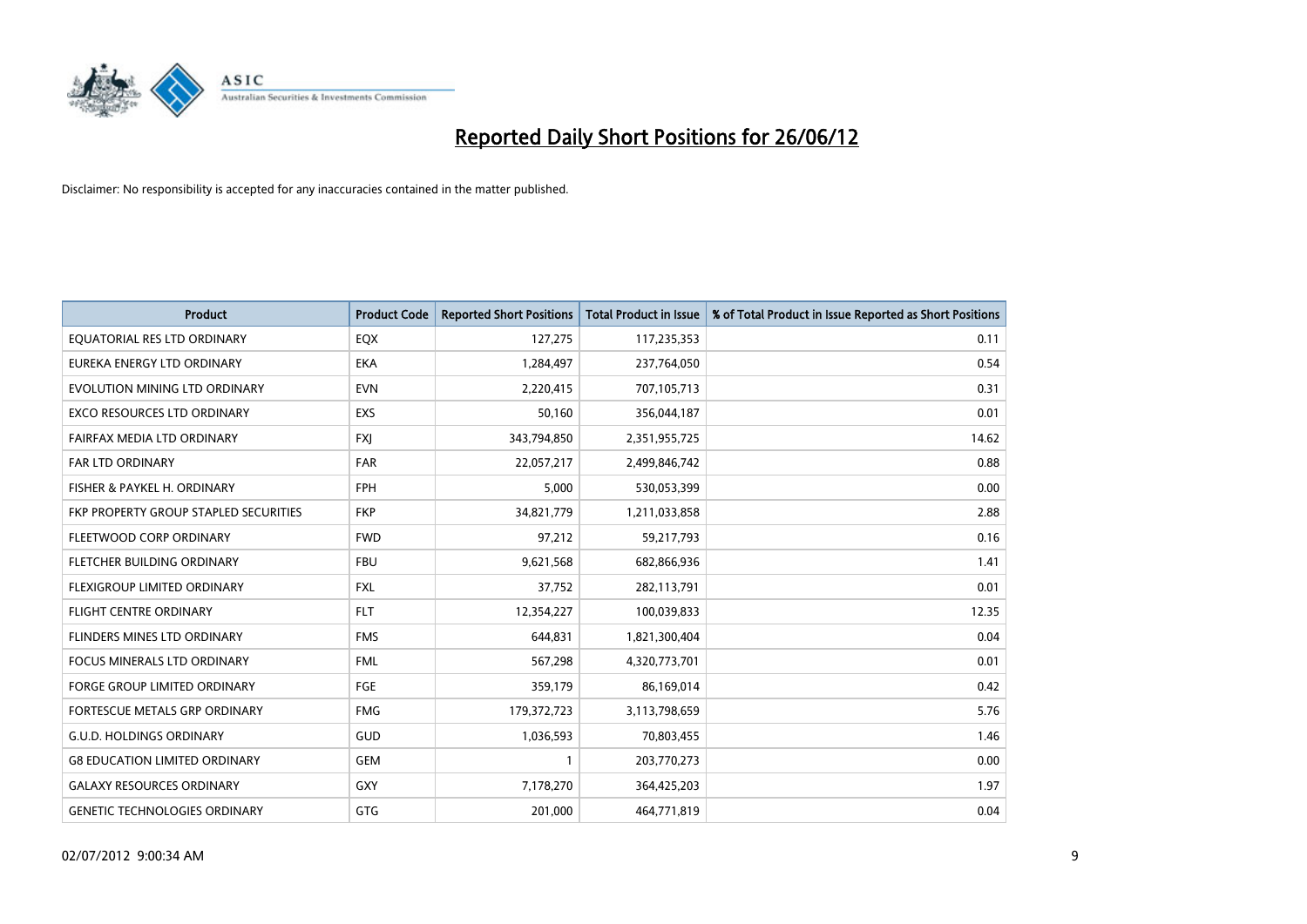

| <b>Product</b>                                   | <b>Product Code</b> | <b>Reported Short Positions</b> | <b>Total Product in Issue</b> | % of Total Product in Issue Reported as Short Positions |
|--------------------------------------------------|---------------------|---------------------------------|-------------------------------|---------------------------------------------------------|
| <b>GEODYNAMICS LIMITED ORDINARY</b>              | GDY                 | 850                             | 406,452,608                   | 0.00                                                    |
| <b>GINDALBIE METALS LTD ORDINARY</b>             | <b>GBG</b>          | 43,630,745                      | 1,247,487,454                 | 3.50                                                    |
| <b>GLOBAL CONSTRUCTION ORDINARY</b>              | GCS                 | 10,000                          | 116,464,741                   | 0.01                                                    |
| <b>GLOBAL MINING ORDINARY</b>                    | GMI                 | 92,535                          | 181,898,994                   | 0.05                                                    |
| <b>GLOUCESTER COAL ORDINARY</b>                  | GCL                 | 1,391,398                       | 218,727,665                   | 0.64                                                    |
| <b>GOLD ROAD RES LTD ORDINARY</b>                | <b>GOR</b>          | 158,619                         | 389,975,665                   | 0.04                                                    |
| <b>GOODMAN FIELDER, ORDINARY</b>                 | <b>GFF</b>          | 40,091,069                      | 1,955,559,207                 | 2.05                                                    |
| <b>GOODMAN GROUP STAPLED US PROHIBIT.</b>        | <b>GMG</b>          | 19,230,707                      | 1,549,551,920                 | 1.24                                                    |
| <b>GPT GROUP STAPLED SEC.</b>                    | GPT                 | 5,318,035                       | 1,775,596,199                 | 0.30                                                    |
| <b>GR ENGINEERING LTD ORDINARY</b>               | <b>GNG</b>          | 60                              | 150,000,000                   | 0.00                                                    |
| <b>GRAINCORP LIMITED A CLASS ORDINARY</b>        | <b>GNC</b>          | 597,421                         | 198,318,900                   | 0.30                                                    |
| <b>GRANGE RESOURCES, ORDINARY</b>                | <b>GRR</b>          | 3,191,136                       | 1,154,766,592                 | 0.28                                                    |
| <b>GREEN ROCK ENERGY ORDINARY</b>                | <b>GRK</b>          | 99,808                          | 1,841,583,479                 | 0.01                                                    |
| <b>GREENLAND MIN EN LTD ORDINARY</b>             | GGG                 | 3,812,488                       | 416,390,488                   | 0.92                                                    |
| <b>GROWTHPOINT PROPERTY ORD/UNIT STAPLED SEC</b> | GOZ                 | 145,570                         | 379,476,246                   | 0.04                                                    |
| <b>GRYPHON MINERALS LTD ORDINARY</b>             | GRY                 | 10,229,513                      | 348,264,983                   | 2.94                                                    |
| <b>GUILDFORD COAL LTD ORDINARY</b>               | <b>GUF</b>          | 2,781,944                       | 276,867,530                   | 1.00                                                    |
| <b>GUINNESS PEAT GROUP. CDI 1:1</b>              | GPG                 | 87                              | 228,999,984                   | 0.00                                                    |
| <b>GUIARAT NRE COAL LTD ORDINARY</b>             | <b>GNM</b>          | 597,991                         | 993,137,858                   | 0.06                                                    |
| <b>GUNNS LIMITED ORDINARY</b>                    | <b>GNS</b>          | 75,429,556                      | 848,401,559                   | 8.89                                                    |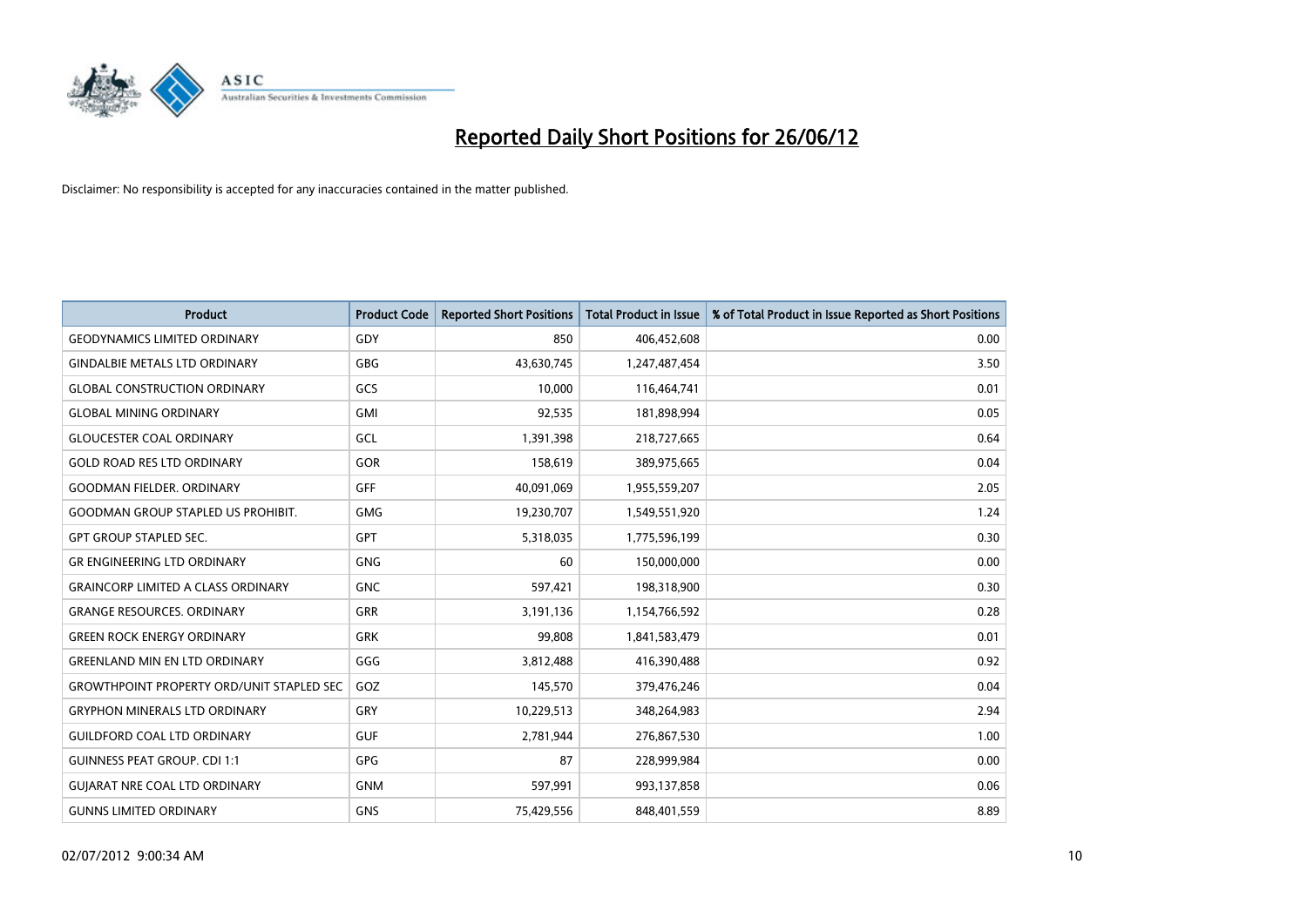

| <b>Product</b>                        | <b>Product Code</b> | <b>Reported Short Positions</b> | <b>Total Product in Issue</b> | % of Total Product in Issue Reported as Short Positions |
|---------------------------------------|---------------------|---------------------------------|-------------------------------|---------------------------------------------------------|
| <b>GWA GROUP LTD ORDINARY</b>         | <b>GWA</b>          | 17,888,151                      | 302,005,514                   | 5.92                                                    |
| <b>HARVEY NORMAN ORDINARY</b>         | <b>HVN</b>          | 101,809,015                     | 1,062,316,784                 | 9.58                                                    |
| HASTIE GROUP LIMITED ORDINARY         | <b>HST</b>          | 233,914                         | 137,353,504                   | 0.17                                                    |
| HASTINGS DIVERSIFIED STAPLED SECURITY | <b>HDF</b>          | 838,258                         | 530,001,072                   | 0.16                                                    |
| HAVILAH RESOURCES NL ORDINARY         | <b>HAV</b>          | 126,344                         | 101,311,223                   | 0.12                                                    |
| <b>HENDERSON GROUP CDI 1:1</b>        | <b>HGG</b>          | 4,549,570                       | 701,518,485                   | 0.65                                                    |
| HFA HOLDINGS LIMITED ORDINARY         | <b>HFA</b>          | 3.809                           | 117,332,831                   | 0.00                                                    |
| <b>HIGHLANDS PACIFIC ORDINARY</b>     | <b>HIG</b>          | 68,520                          | 686,202,481                   | 0.01                                                    |
| HILLGROVE RES LTD ORDINARY            | <b>HGO</b>          | 5,003,522                       | 793,698,575                   | 0.63                                                    |
| HILLS HOLDINGS LTD ORDINARY           | <b>HIL</b>          | 3,000,021                       | 246,500,444                   | 1.22                                                    |
| HORIZON OIL LIMITED ORDINARY          | <b>HZN</b>          | 29,536,736                      | 1,130,811,515                 | 2.61                                                    |
| <b>ICON ENERGY LIMITED ORDINARY</b>   | <b>ICN</b>          | 72                              | 469,301,394                   | 0.00                                                    |
| <b>IINET LIMITED ORDINARY</b>         | <b>IIN</b>          | 125,883                         | 160,968,847                   | 0.08                                                    |
| <b>ILUKA RESOURCES ORDINARY</b>       | <b>ILU</b>          | 39,372,102                      | 418,700,517                   | 9.40                                                    |
| <b>IMDEX LIMITED ORDINARY</b>         | <b>IMD</b>          | 258,352                         | 208,250,426                   | 0.12                                                    |
| IMF (AUSTRALIA) LTD ORDINARY          | <b>IMF</b>          | 138,506                         | 123,828,193                   | 0.11                                                    |
| <b>INCITEC PIVOT ORDINARY</b>         | IPL                 | 5,656,816                       | 1,628,730,107                 | 0.35                                                    |
| INDEPENDENCE GROUP ORDINARY           | <b>IGO</b>          | 11,481,130                      | 232,882,535                   | 4.93                                                    |
| <b>INDOPHIL RESOURCES ORDINARY</b>    | <b>IRN</b>          | 1,017,504                       | 1,203,146,194                 | 0.08                                                    |
| <b>INDUSTREA LIMITED ORDINARY</b>     | <b>IDL</b>          | 524,871                         | 370,268,218                   | 0.14                                                    |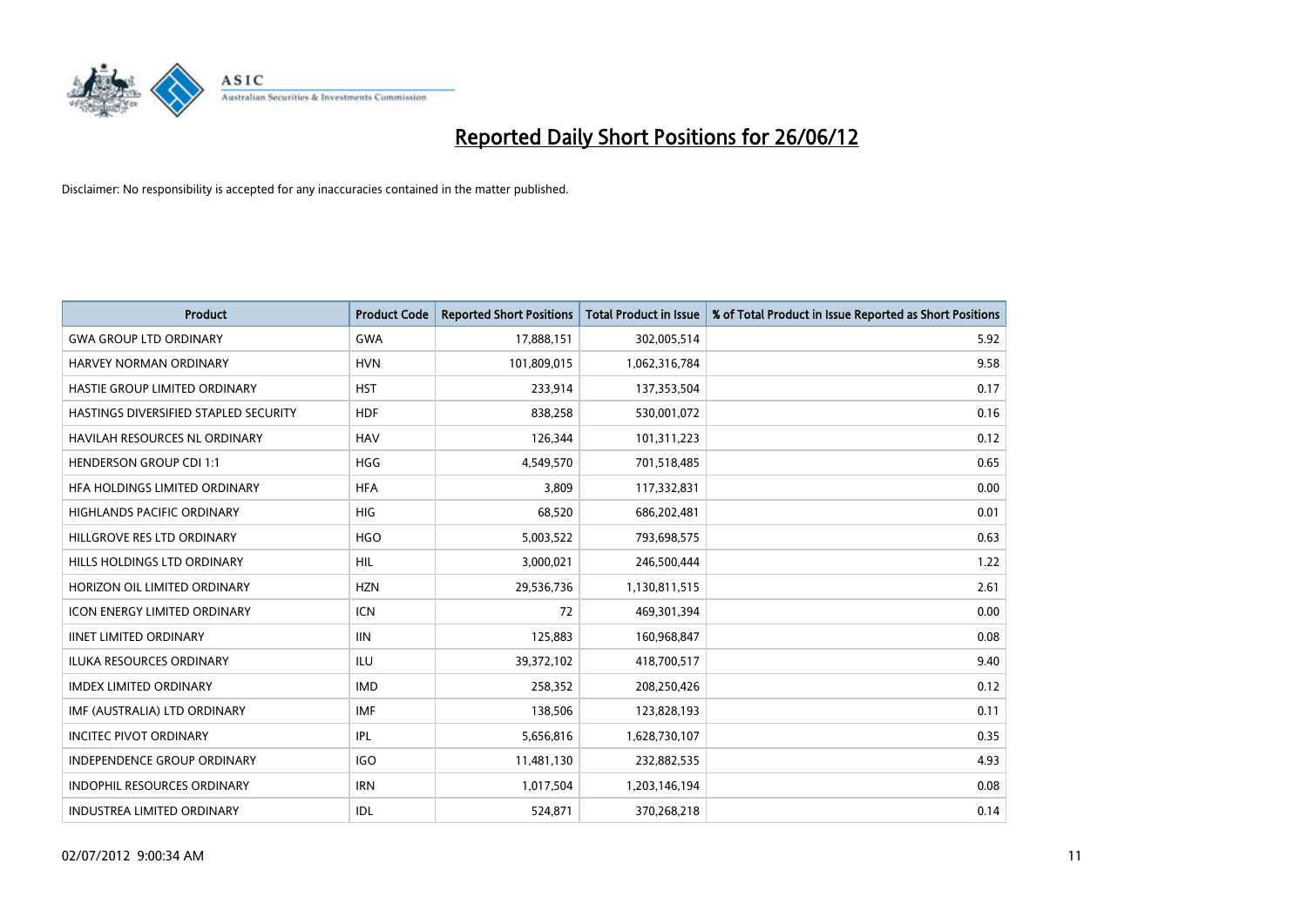

| <b>Product</b>                                | <b>Product Code</b> | <b>Reported Short Positions</b> | <b>Total Product in Issue</b> | % of Total Product in Issue Reported as Short Positions |
|-----------------------------------------------|---------------------|---------------------------------|-------------------------------|---------------------------------------------------------|
| <b>INFIGEN ENERGY STAPLED SECURITIES</b>      | <b>IFN</b>          | 5,601,296                       | 762,265,972                   | 0.73                                                    |
| <b>INSURANCE AUSTRALIA ORDINARY</b>           | IAG                 | 4,309,612                       | 2,079,034,021                 | 0.21                                                    |
| <b>INTEGRA MINING LTD, ORDINARY</b>           | <b>IGR</b>          | 5,190,673                       | 846,343,881                   | 0.61                                                    |
| <b>INTREPID MINES ORDINARY</b>                | <b>IAU</b>          | 11,411,745                      | 525,885,308                   | 2.17                                                    |
| <b>INVESTA OFFICE FUND STAPLED SECURITIES</b> | <b>IOF</b>          | 2,161,103                       | 614,047,458                   | 0.35                                                    |
| <b>INVOCARE LIMITED ORDINARY</b>              | <b>IVC</b>          | 3,399,373                       | 110,030,298                   | 3.09                                                    |
| ION LIMITED ORDINARY                          | <b>ION</b>          | 164,453                         | 256,365,105                   | 0.06                                                    |
| <b>IOOF HOLDINGS LTD ORDINARY</b>             | IFL                 | 1,036,292                       | 229,794,395                   | 0.45                                                    |
| <b>IPROPERTY GROUP LTD ORDINARY</b>           | <b>IPP</b>          | 440,000                         | 179,879,862                   | 0.24                                                    |
| <b>IRESS LIMITED ORDINARY</b>                 | <b>IRE</b>          | 2,991,970                       | 127,036,010                   | 2.36                                                    |
| <b>IRON ORE HOLDINGS ORDINARY</b>             | <b>IOH</b>          | 47,005                          | 165,912,170                   | 0.03                                                    |
| ISHARES MSCI AUS 200 ISHARES MSCI AUS 200     | <b>IOZ</b>          | 52,237                          | 4,352,373                     | 1.20                                                    |
| ISHARES S&P HIGH DIV ISHARES S&P HIGH DIV     | <b>IHD</b>          | 38,648                          | 2,903,027                     | 1.33                                                    |
| ISHARES SMALL ORDS ISHARES SMALL ORDS         | <b>ISO</b>          | 419,055                         | 5,703,165                     | 7.35                                                    |
| <b>IVANHOE AUSTRALIA ORDINARY</b>             | <b>IVA</b>          | 3,614,293                       | 553,921,745                   | 0.65                                                    |
| <b>JAGUAR MINERALS ORDINARY</b>               | <b>JAG</b>          | 5,188                           | 146,404,000                   | 0.00                                                    |
| JAMES HARDIE INDUST CHESS DEPOSITARY INT      | <b>IHX</b>          | 12,381,172                      | 437,938,350                   | 2.83                                                    |
| <b>JB HI-FI LIMITED ORDINARY</b>              | <b>IBH</b>          | 21,457,044                      | 98,850,643                    | 21.71                                                   |
| <b>IUPITER MINES ORDINARY</b>                 | <b>IMS</b>          | 545                             | 1,806,834,044                 | 0.00                                                    |
| <b>KAGARA LTD ORDINARY</b>                    | KZL                 | 3,476,618                       | 798,953,117                   | 0.44                                                    |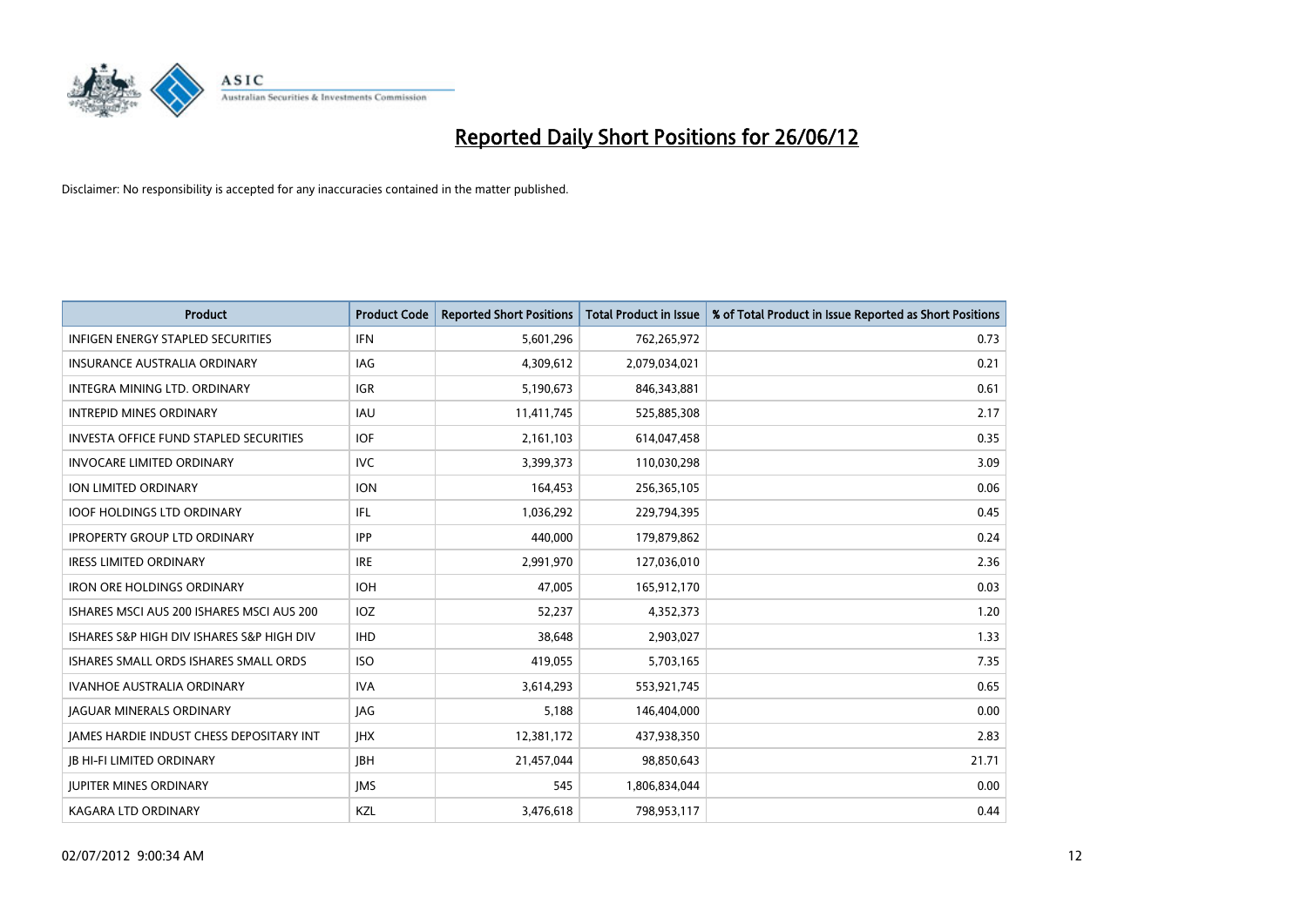

| <b>Product</b>                        | <b>Product Code</b> | <b>Reported Short Positions</b> | <b>Total Product in Issue</b> | % of Total Product in Issue Reported as Short Positions |
|---------------------------------------|---------------------|---------------------------------|-------------------------------|---------------------------------------------------------|
| KANGAROO RES LTD ORDINARY             | <b>KRL</b>          | 183,733                         | 3,434,430,012                 | 0.01                                                    |
| KAROON GAS AUSTRALIA ORDINARY         | <b>KAR</b>          | 540,885                         | 221,420,769                   | 0.24                                                    |
| KASBAH RESOURCES ORDINARY             | <b>KAS</b>          | 51,151                          | 395,412,596                   | 0.01                                                    |
| KATHMANDU HOLD LTD ORDINARY           | <b>KMD</b>          | 3,093,218                       | 200,000,000                   | 1.55                                                    |
| <b>KBL MINING LIMITED ORDINARY</b>    | <b>KBL</b>          | 1,820                           | 283,921,456                   | 0.00                                                    |
| KENTOR GOLD LIMITED ORDINARY          | KGL                 | 290                             | 106,209,874                   | 0.00                                                    |
| <b>KEYBRIDGE CAPITAL ORDINARY</b>     | <b>KBC</b>          |                                 | 172,070,564                   | 0.00                                                    |
| KINGSGATE CONSOLID. ORDINARY          | <b>KCN</b>          | 5,354,823                       | 151,263,789                   | 3.54                                                    |
| KINGSROSE MINING LTD ORDINARY         | <b>KRM</b>          | 178.306                         | 289,167,830                   | 0.06                                                    |
| <b>KRUCIBLE METALS LTD ORDINARY</b>   | <b>KRB</b>          | 14,375                          | 66,447,463                    | 0.02                                                    |
| LEIGHTON HOLDINGS ORDINARY            | LEI                 | 9,938,657                       | 337,087,596                   | 2.95                                                    |
| LEND LEASE GROUP UNIT/ORD STAPLED     | LLC                 | 3,207,936                       | 572,789,827                   | 0.56                                                    |
| LINC ENERGY LTD ORDINARY              | <b>LNC</b>          | 38,953,547                      | 504,487,631                   | 7.72                                                    |
| LIQUEFIED NATURAL ORDINARY            | LNG                 | 272,800                         | 267,699,015                   | 0.10                                                    |
| <b>LYNAS CORPORATION ORDINARY</b>     | <b>LYC</b>          | 178,962,250                     | 1,714,846,913                 | 10.44                                                   |
| M2 TELECOMMUNICATION ORDINARY         | <b>MTU</b>          | 465,059                         | 156,571,954                   | 0.30                                                    |
| MACA LIMITED ORDINARY                 | <b>MLD</b>          | 37,246                          | 150,000,000                   | 0.02                                                    |
| <b>MACMAHON HOLDINGS ORDINARY</b>     | <b>MAH</b>          | 2,050,268                       | 738,631,705                   | 0.28                                                    |
| MACO ATLAS ROADS GRP ORDINARY STAPLED | <b>MOA</b>          | 3,985,631                       | 464,279,594                   | 0.86                                                    |
| MACQUARIE GROUP LTD ORDINARY          | <b>MOG</b>          | 7,121,299                       | 348,635,692                   | 2.04                                                    |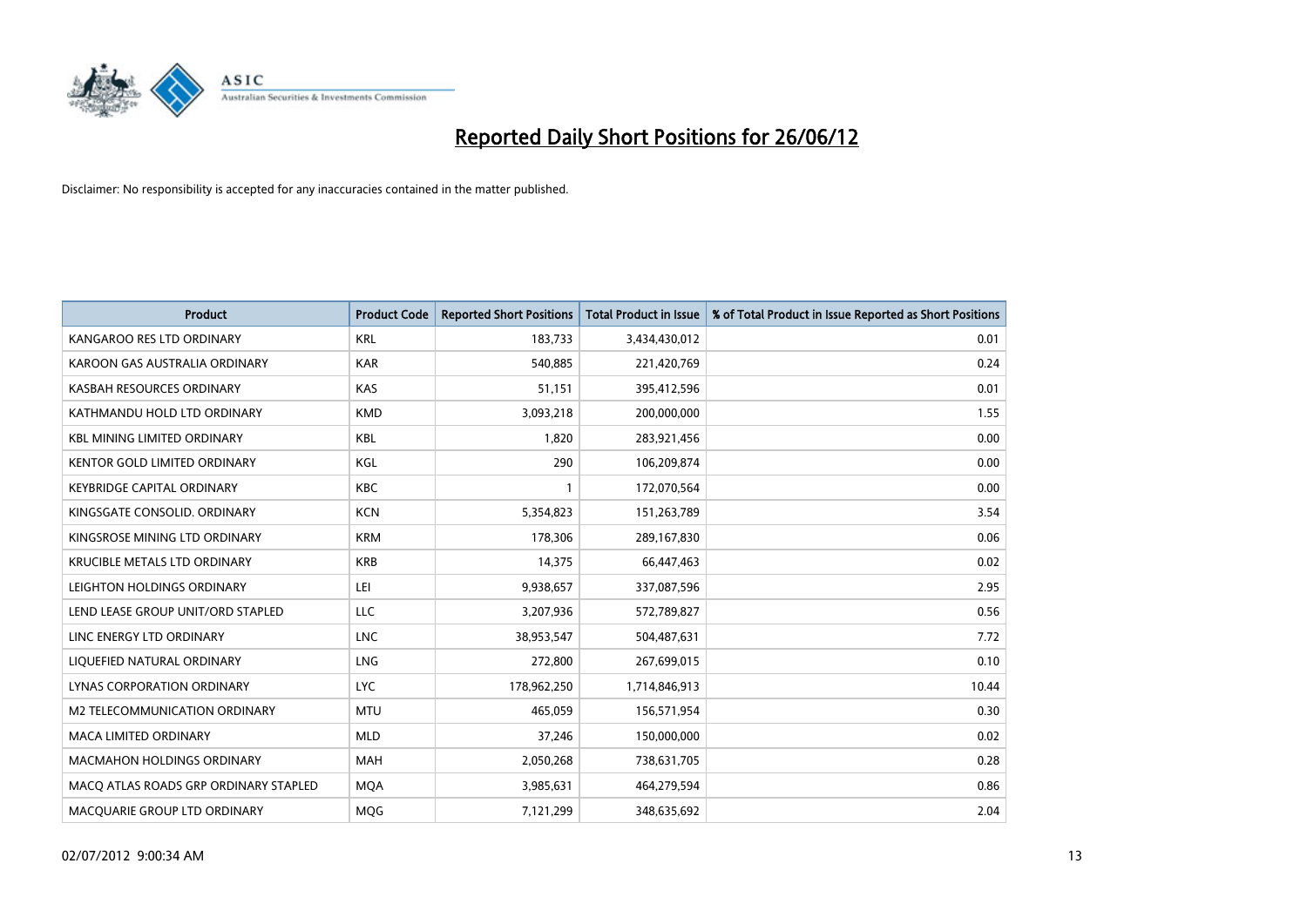

| <b>Product</b>                       | <b>Product Code</b> | <b>Reported Short Positions</b> | <b>Total Product in Issue</b> | % of Total Product in Issue Reported as Short Positions |
|--------------------------------------|---------------------|---------------------------------|-------------------------------|---------------------------------------------------------|
| MARENGO MINING ORDINARY              | <b>MGO</b>          | 39,850                          | 1,003,745,113                 | 0.00                                                    |
| <b>MATRIX C &amp; E LTD ORDINARY</b> | <b>MCE</b>          | 934,979                         | 92,765,786                    | 1.01                                                    |
| <b>MAVERICK DRILLING ORDINARY</b>    | <b>MAD</b>          | 270,000                         | 267,594,286                   | 0.10                                                    |
| MCMILLAN SHAKESPEARE ORDINARY        | <b>MMS</b>          | 64,598                          | 74,523,965                    | 0.09                                                    |
| MEDUSA MINING LTD ORDINARY           | <b>MML</b>          | 2,091,060                       | 188,903,911                   | 1.11                                                    |
| MEO AUSTRALIA LTD ORDINARY           | <b>MEO</b>          | 2,260,576                       | 539,913,260                   | 0.42                                                    |
| <b>MERMAID MARINE ORDINARY</b>       | <b>MRM</b>          | 1,126,966                       | 219,453,350                   | 0.51                                                    |
| MESOBLAST LIMITED ORDINARY           | <b>MSB</b>          | 18,189,889                      | 284,478,361                   | 6.39                                                    |
| METALS X LIMITED ORDINARY            | <b>MLX</b>          | 2,131,310                       | 1,317,913,157                 | 0.16                                                    |
| METCASH LIMITED ORDINARY             | <b>MTS</b>          | 44,882,253                      | 771,345,864                   | 5.82                                                    |
| METGASCO LIMITED ORDINARY            | MEL                 | 279,398                         | 337,414,140                   | 0.08                                                    |
| METMINCO LIMITED ORDINARY            | <b>MNC</b>          | 1,537,804                       | 1,749,541,573                 | 0.09                                                    |
| MHM METALS LIMITED ORDINARY          | <b>MHM</b>          | 37,083                          | 105,605,817                   | 0.04                                                    |
| MICLYN EXP OFFSHR ORDINARY           | <b>MIO</b>          | 61,509                          | 278,515,705                   | 0.02                                                    |
| MILTON CORPORATION ORDINARY          | <b>MLT</b>          | 12,800                          | 121,625,655                   | 0.01                                                    |
| MINCOR RESOURCES NL ORDINARY         | <b>MCR</b>          | 1,990,667                       | 189,791,999                   | 1.05                                                    |
| MINERAL DEPOSITS ORDINARY            | <b>MDL</b>          | 188,463                         | 83,538,786                    | 0.23                                                    |
| MINERAL RESOURCES. ORDINARY          | <b>MIN</b>          | 2,043,170                       | 184,856,018                   | 1.11                                                    |
| MIRABELA NICKEL LTD ORDINARY         | <b>MBN</b>          | 19,561,938                      | 876,571,645                   | 2.23                                                    |
| MIRVAC GROUP STAPLED SECURITIES      | <b>MGR</b>          | 25,941,412                      | 3,418,236,755                 | 0.76                                                    |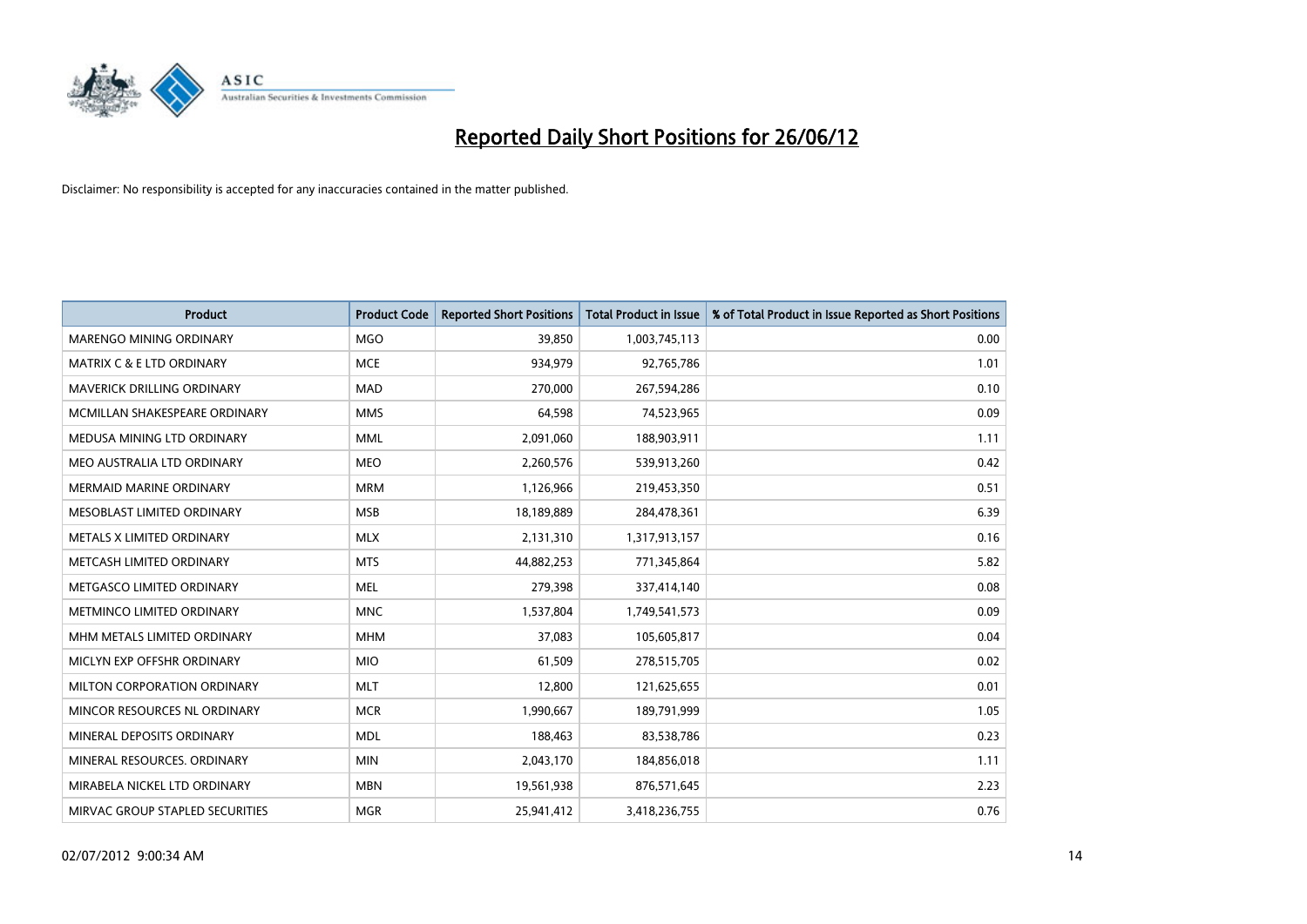

| <b>Product</b>                    | <b>Product Code</b> | <b>Reported Short Positions</b> | <b>Total Product in Issue</b> | % of Total Product in Issue Reported as Short Positions |
|-----------------------------------|---------------------|---------------------------------|-------------------------------|---------------------------------------------------------|
| MOLOPO ENERGY LTD ORDINARY        | <b>MPO</b>          | 1,140,233                       | 245,579,810                   | 0.46                                                    |
| MOLY MINES LIMITED ORDINARY       | <b>MOL</b>          | 38,910                          | 384,893,989                   | 0.01                                                    |
| MONADELPHOUS GROUP ORDINARY       | <b>MND</b>          | 2,718,981                       | 88,674,327                    | 3.07                                                    |
| MORTGAGE CHOICE LTD ORDINARY      | <b>MOC</b>          | 2,240,733                       | 120,319,572                   | 1.86                                                    |
| <b>MOUNT GIBSON IRON ORDINARY</b> | <b>MGX</b>          | 7,637,991                       | 1,085,516,652                 | 0.70                                                    |
| MURCHISON METALS LTD ORDINARY     | <b>MMX</b>          | 9,840,948                       | 450,093,277                   | 2.19                                                    |
| MYER HOLDINGS LTD ORDINARY        | <b>MYR</b>          | 68,102,760                      | 583,384,551                   | 11.67                                                   |
| MYSTATE LIMITED ORDINARY          | <b>MYS</b>          | 39,405                          | 86,977,573                    | 0.05                                                    |
| NATIONAL AUST, BANK ORDINARY      | <b>NAB</b>          | 18,364,794                      | 2,239,884,428                 | 0.82                                                    |
| NAVITAS LIMITED ORDINARY          | <b>NVT</b>          | 11,523,551                      | 375,318,628                   | 3.07                                                    |
| NEON ENERGY LIMITED ORDINARY      | <b>NEN</b>          | 1,176,320                       | 436,464,518                   | 0.27                                                    |
| NEW HOPE CORPORATION ORDINARY     | <b>NHC</b>          | 1,865,779                       | 830,411,534                   | 0.22                                                    |
| NEWCREST MINING ORDINARY          | <b>NCM</b>          | 1,731,110                       | 765,000,000                   | 0.23                                                    |
| NEWS CORP A NON-VOTING CDI        | <b>NWSLV</b>        | 2,829,236                       | 1,593,160,770                 | 0.18                                                    |
| NEWS CORP B VOTING CDI            | <b>NWS</b>          | 1,358,571                       | 798,520,953                   | 0.17                                                    |
| NEWSAT LIMITED ORDINARY           | <b>NWT</b>          | 75,000                          | 232,411,757                   | 0.03                                                    |
| NEXTDC LIMITED ORDINARY           | <b>NXT</b>          | 1,303,670                       | 150,602,388                   | 0.87                                                    |
| NEXUS ENERGY LIMITED ORDINARY     | <b>NXS</b>          | 1,388,420                       | 1,329,821,159                 | 0.10                                                    |
| NIB HOLDINGS LIMITED ORDINARY     | <b>NHF</b>          | 38,454                          | 439,004,182                   | 0.01                                                    |
| NIDO PETROLEUM ORDINARY           | <b>NDO</b>          | 117,323                         | 1,389,163,151                 | 0.01                                                    |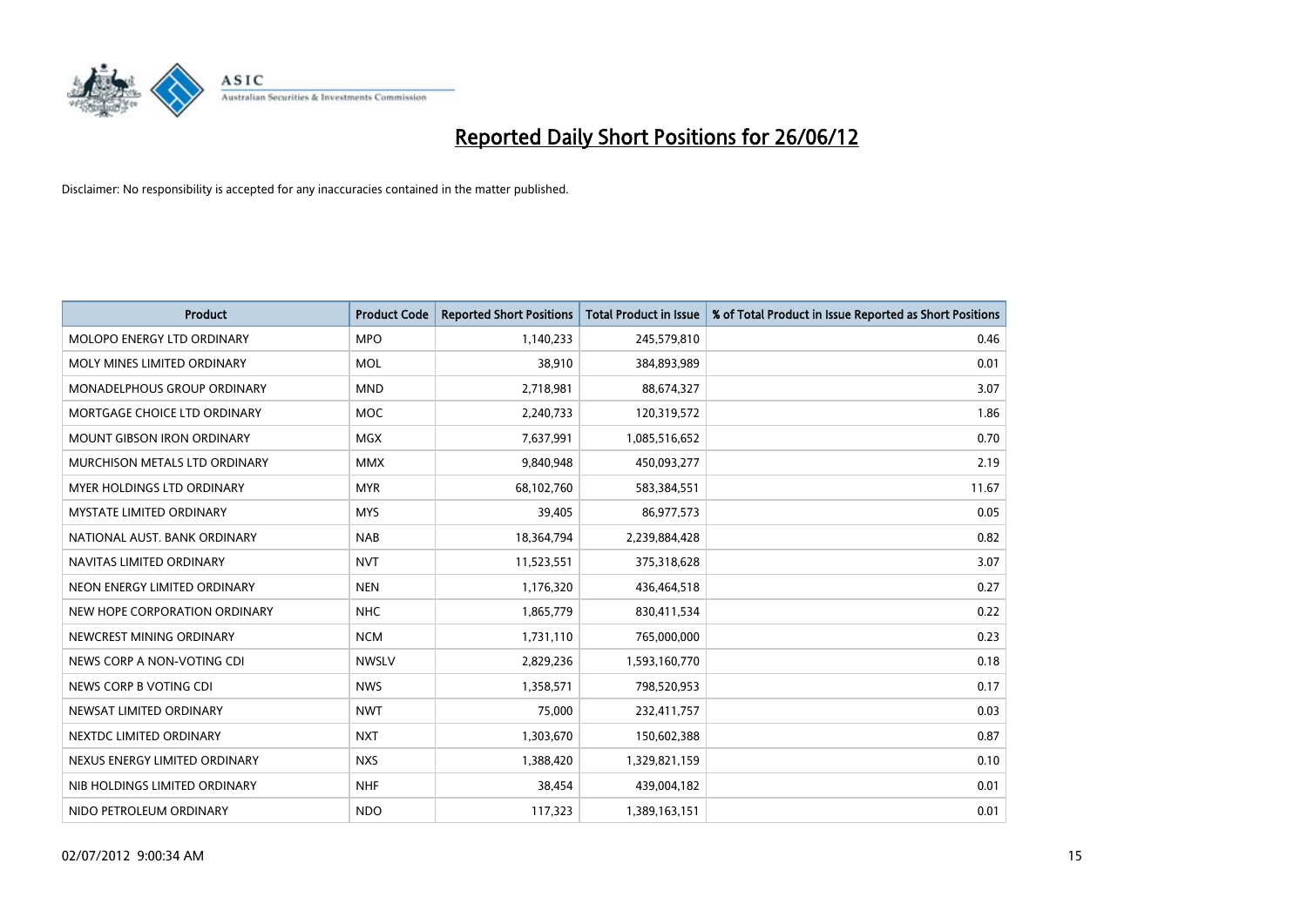

| <b>Product</b>                        | <b>Product Code</b> | <b>Reported Short Positions</b> | <b>Total Product in Issue</b> | % of Total Product in Issue Reported as Short Positions |
|---------------------------------------|---------------------|---------------------------------|-------------------------------|---------------------------------------------------------|
| NOBLE MINERAL RES ORDINARY            | <b>NMG</b>          | 4,304,197                       | 610,147,952                   | 0.71                                                    |
| NORFOLK GROUP ORDINARY                | <b>NFK</b>          | 1,550                           | 158,890,730                   | 0.00                                                    |
| NORTHERN IRON LTD ORDINARY            | <b>NFE</b>          | 432,143                         | 369,980,113                   | 0.12                                                    |
| NORTHERN STAR ORDINARY                | <b>NST</b>          | 6,172,004                       | 402,288,032                   | 1.53                                                    |
| NRW HOLDINGS LIMITED ORDINARY         | <b>NWH</b>          | 239,954                         | 278,888,011                   | 0.09                                                    |
| NUCOAL RESOURCES LTD ORDINARY         | <b>NCR</b>          | 120,497                         | 768,612,354                   | 0.02                                                    |
| NUFARM LIMITED ORDINARY               | <b>NUF</b>          | 5,792,153                       | 262,142,247                   | 2.21                                                    |
| OAKTON LIMITED ORDINARY               | <b>OKN</b>          | 814,184                         | 93,221,874                    | 0.87                                                    |
| OCEANAGOLD CORP. CHESS DEPOSITARY INT | <b>OGC</b>          | 1,065,544                       | 262,834,376                   | 0.41                                                    |
| OCEANIA CAPITAL LTD ORDINARY          | <b>OCP</b>          | 18                              | 25,677,757                    | 0.00                                                    |
| OIL SEARCH LTD ORDINARY               | OSH                 | 3,537,286                       | 1,331,356,047                 | 0.27                                                    |
| OM HOLDINGS LIMITED ORDINARY          | <b>OMH</b>          | 6,962,129                       | 604,105,150                   | 1.15                                                    |
| <b>ONESTEEL LIMITED ORDINARY</b>      | OST                 | 6,595,728                       | 1,345,665,626                 | 0.49                                                    |
| ORICA LIMITED ORDINARY                | ORI                 | 3,015,143                       | 365,007,037                   | 0.83                                                    |
| ORIGIN ENERGY ORDINARY                | <b>ORG</b>          | 7,934,551                       | 1,089,564,638                 | 0.73                                                    |
| OROCOBRE LIMITED ORDINARY             | <b>ORE</b>          | 332,827                         | 103,195,029                   | 0.32                                                    |
| OROTONGROUP LIMITED ORDINARY          | ORL                 | 178,116                         | 40,880,902                    | 0.44                                                    |
| <b>OZ MINERALS ORDINARY</b>           | OZL                 | 5,592,301                       | 304,743,548                   | 1.84                                                    |
| <b>PACIFIC BRANDS ORDINARY</b>        | <b>PBG</b>          | 7,751,764                       | 912,915,695                   | 0.85                                                    |
| PALADIN ENERGY LTD ORDINARY           | <b>PDN</b>          | 78,185,555                      | 835,645,290                   | 9.36                                                    |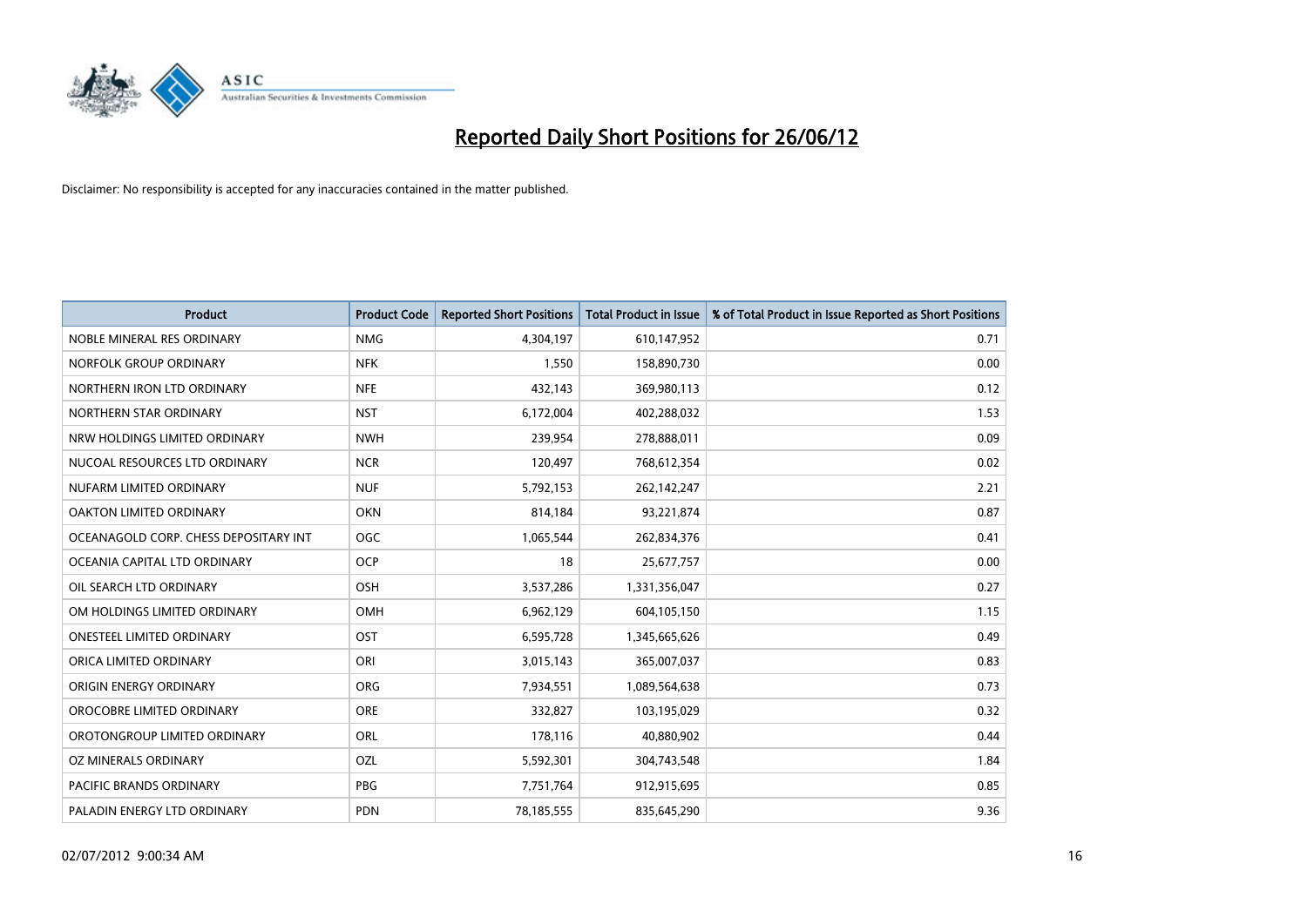

| <b>Product</b>                | <b>Product Code</b> | <b>Reported Short Positions</b> | <b>Total Product in Issue</b> | % of Total Product in Issue Reported as Short Positions |
|-------------------------------|---------------------|---------------------------------|-------------------------------|---------------------------------------------------------|
| PANAUST LIMITED ORDINARY      | <b>PNA</b>          | 4,241,177                       | 604,599,995                   | 0.70                                                    |
| PANORAMIC RESOURCES ORDINARY  | <b>PAN</b>          | 935,561                         | 238,714,560                   | 0.39                                                    |
| PAPERLINX LIMITED ORDINARY    | <b>PPX</b>          | 1,451,749                       | 609,280,761                   | 0.24                                                    |
| PAPILLON RES LTD ORDINARY     | <b>PIR</b>          | 233,388                         | 243,514,325                   | 0.10                                                    |
| PEAK RESOURCES ORDINARY       | <b>PEK</b>          | 32,022                          | 207,916,802                   | 0.02                                                    |
| PEET LIMITED ORDINARY         | <b>PPC</b>          | 948,968                         | 320,170,604                   | 0.30                                                    |
| PENINSULA ENERGY LTD ORDINARY | <b>PEN</b>          | 7,328,654                       | 2,186,458,324                 | 0.34                                                    |
| PERILYA LIMITED ORDINARY      | PEM                 | 268,911                         | 769,316,426                   | 0.03                                                    |
| PERPETUAL LIMITED ORDINARY    | PPT                 | 2,032,727                       | 41,980,678                    | 4.84                                                    |
| PERSEUS MINING LTD ORDINARY   | PRU                 | 12,045,958                      | 457,962,088                   | 2.63                                                    |
| PHARMAXIS LTD ORDINARY        | <b>PXS</b>          | 3,994,534                       | 306,455,989                   | 1.30                                                    |
| PHOSPHAGENICS LTD. ORDINARY   | POH                 | 96,072                          | 1,020,215,957                 | 0.01                                                    |
| PLATINUM ASSET ORDINARY       | <b>PTM</b>          | 9,981,368                       | 561,347,878                   | 1.78                                                    |
| PLATINUM AUSTRALIA ORDINARY   | <b>PLA</b>          | 846,550                         | 504,968,043                   | 0.17                                                    |
| PMI GOLD CORP CDI 1:1         | <b>PVM</b>          | 133,196                         | 71,496,626                    | 0.19                                                    |
| PMP LIMITED ORDINARY          | <b>PMP</b>          | 109,862                         | 323,781,124                   | 0.03                                                    |
| PREMIER INVESTMENTS ORDINARY  | <b>PMV</b>          | 366,909                         | 155,260,478                   | 0.24                                                    |
| PRIMA BIOMED LTD ORDINARY     | <b>PRR</b>          | 3,757,259                       | 1,066,063,388                 | 0.35                                                    |
| PRIMARY HEALTH CARE ORDINARY  | <b>PRY</b>          | 13,771,477                      | 501,717,314                   | 2.74                                                    |
| PRIMEAG AUSTRALIA ORDINARY    | PAG                 | 204,163                         | 266,394,444                   | 0.08                                                    |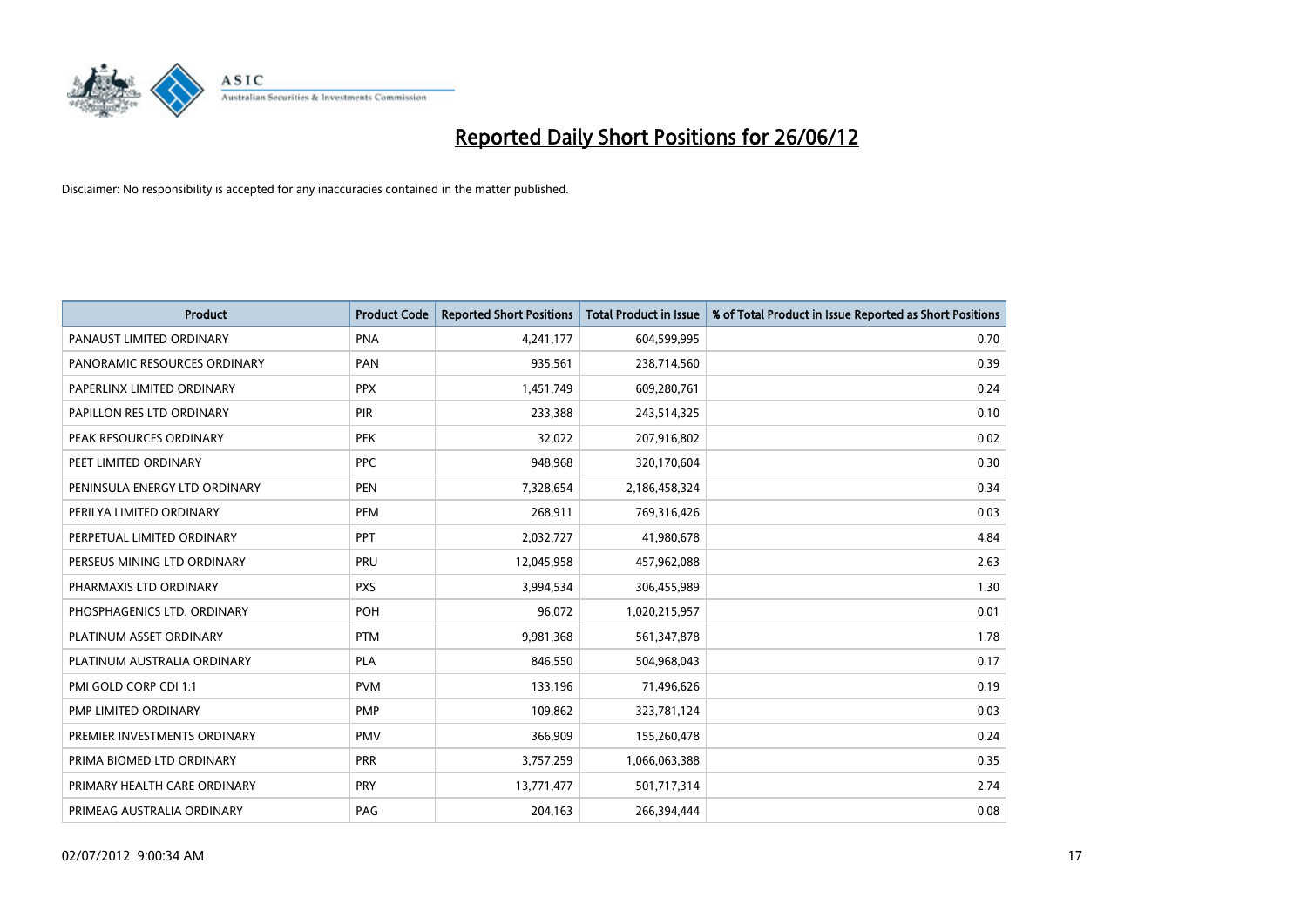

| <b>Product</b>                      | <b>Product Code</b> | <b>Reported Short Positions</b> | <b>Total Product in Issue</b> | % of Total Product in Issue Reported as Short Positions |
|-------------------------------------|---------------------|---------------------------------|-------------------------------|---------------------------------------------------------|
| PROGRAMMED ORDINARY                 | <b>PRG</b>          | 281,949                         | 118,175,280                   | 0.24                                                    |
| <b>QANTAS AIRWAYS ORDINARY</b>      | QAN                 | 16,491,118                      | 2,265,123,620                 | 0.73                                                    |
| <b>OBE INSURANCE GROUP ORDINARY</b> | <b>OBE</b>          | 50,483,051                      | 1,181,682,557                 | 4.27                                                    |
| OR NATIONAL LIMITED ORDINARY        | <b>ORN</b>          | 11,284,193                      | 2,440,000,000                 | 0.46                                                    |
| ORXPHARMA LTD ORDINARY              | <b>QRX</b>          | 385,611                         | 144,577,206                   | 0.27                                                    |
| QUBE LOGISTICS HLDG ORDINARY        | <b>QUB</b>          | 4,283,594                       | 909,407,185                   | 0.47                                                    |
| RAMELIUS RESOURCES ORDINARY         | <b>RMS</b>          | 1,605,396                       | 335,906,949                   | 0.48                                                    |
| RAMSAY HEALTH CARE ORDINARY         | <b>RHC</b>          | 1,920,142                       | 202,081,252                   | 0.95                                                    |
| RANGE RESOURCES LTD ORDINARY        | <b>RRS</b>          | 696,430                         | 2,118,880,660                 | 0.03                                                    |
| <b>RCR TOMLINSON ORDINARY</b>       | <b>RCR</b>          | 34,871                          | 131,743,925                   | 0.03                                                    |
| <b>REA GROUP ORDINARY</b>           | <b>REA</b>          | 288,020                         | 131,714,699                   | 0.22                                                    |
| <b>RECKON LIMITED ORDINARY</b>      | <b>RKN</b>          | 819,466                         | 129,488,015                   | 0.63                                                    |
| <b>RED 5 LIMITED ORDINARY</b>       | <b>RED</b>          | 144,686                         | 135,488,008                   | 0.11                                                    |
| <b>RED FORK ENERGY ORDINARY</b>     | <b>RFE</b>          | 493,250                         | 310,229,853                   | 0.16                                                    |
| REDBANK ENERGY LTD ORDINARY         | <b>AEJ</b>          | 19                              | 786,287                       | 0.00                                                    |
| REDFLEX HOLDINGS ORDINARY           | <b>RDF</b>          | $\overline{2}$                  | 110,345,599                   | 0.00                                                    |
| REGIONAL EXPRESS ORDINARY           | <b>REX</b>          | 10,000                          | 121,254,902                   | 0.01                                                    |
| <b>REGIS RESOURCES ORDINARY</b>     | <b>RRL</b>          | 339,842                         | 452,303,047                   | 0.08                                                    |
| RESMED INC CDI 10:1                 | <b>RMD</b>          | 3,688,080                       | 1,556,242,300                 | 0.24                                                    |
| <b>RESOLUTE MINING ORDINARY</b>     | <b>RSG</b>          | 5,268,847                       | 643,219,058                   | 0.82                                                    |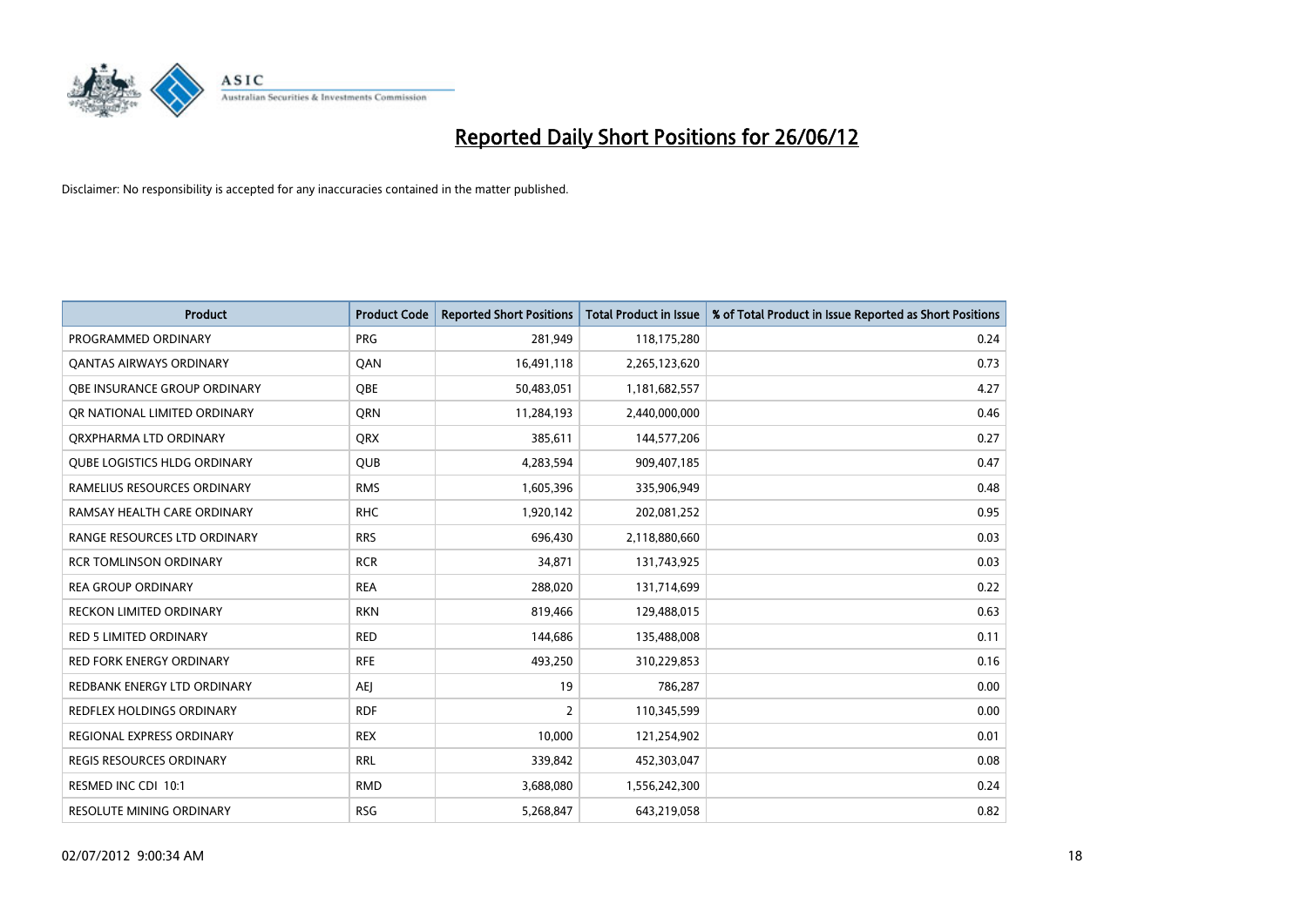

| <b>Product</b>                      | <b>Product Code</b> | <b>Reported Short Positions</b> | <b>Total Product in Issue</b> | % of Total Product in Issue Reported as Short Positions |
|-------------------------------------|---------------------|---------------------------------|-------------------------------|---------------------------------------------------------|
| <b>RESOURCE GENERATION ORDINARY</b> | <b>RES</b>          | 173                             | 262,895,652                   | 0.00                                                    |
| RETAIL FOOD GROUP ORDINARY          | <b>RFG</b>          | 17,020                          | 108,422,615                   | 0.02                                                    |
| REVERSE CORP LIMITED ORDINARY       | <b>REF</b>          | 100                             | 92,382,175                    | 0.00                                                    |
| REX MINERALS LIMITED ORDINARY       | <b>RXM</b>          | 721,605                         | 188,907,284                   | 0.38                                                    |
| RHG LIMITED ORDINARY                | <b>RHG</b>          | 36,083                          | 308,483,177                   | 0.01                                                    |
| RIALTO ENERGY ORDINARY              | <b>RIA</b>          | 1,882,338                       | 671,347,392                   | 0.28                                                    |
| <b>RIDLEY CORPORATION ORDINARY</b>  | <b>RIC</b>          | 8,683                           | 307,817,071                   | 0.00                                                    |
| RIO TINTO LIMITED ORDINARY          | <b>RIO</b>          | 22,758,177                      | 435,758,720                   | 5.22                                                    |
| ROBUST RESOURCES ORDINARY           | <b>ROL</b>          | 33,720                          | 87,994,097                    | 0.04                                                    |
| ROC OIL COMPANY ORDINARY            | <b>ROC</b>          | 2,085,792                       | 683,235,552                   | 0.31                                                    |
| <b>RURALCO HOLDINGS ORDINARY</b>    | <b>RHL</b>          | 12,000                          | 55,019,284                    | 0.02                                                    |
| SAI GLOBAL LIMITED ORDINARY         | SAI                 | 4,348,635                       | 204,354,836                   | 2.13                                                    |
| SALMAT LIMITED ORDINARY             | <b>SLM</b>          | 2,794,133                       | 159,802,174                   | 1.75                                                    |
| SAMSON OIL & GAS LTD ORDINARY       | SSN                 | 1,349,852                       | 1,769,154,617                 | 0.08                                                    |
| SANDFIRE RESOURCES ORDINARY         | <b>SFR</b>          | 4,224,607                       | 151,208,635                   | 2.79                                                    |
| SANTOS LTD ORDINARY                 | <b>STO</b>          | 5,690,701                       | 952,791,556                   | 0.60                                                    |
| SARACEN MINERAL ORDINARY            | <b>SAR</b>          | 2,678,104                       | 594,815,640                   | 0.45                                                    |
| SEDGMAN LIMITED ORDINARY            | SDM                 | 16,887                          | 214,292,930                   | 0.01                                                    |
| SEEK LIMITED ORDINARY               | <b>SEK</b>          | 11,719,606                      | 337,101,307                   | 3.48                                                    |
| SENEX ENERGY LIMITED ORDINARY       | <b>SXY</b>          | 19,502,653                      | 926,147,416                   | 2.11                                                    |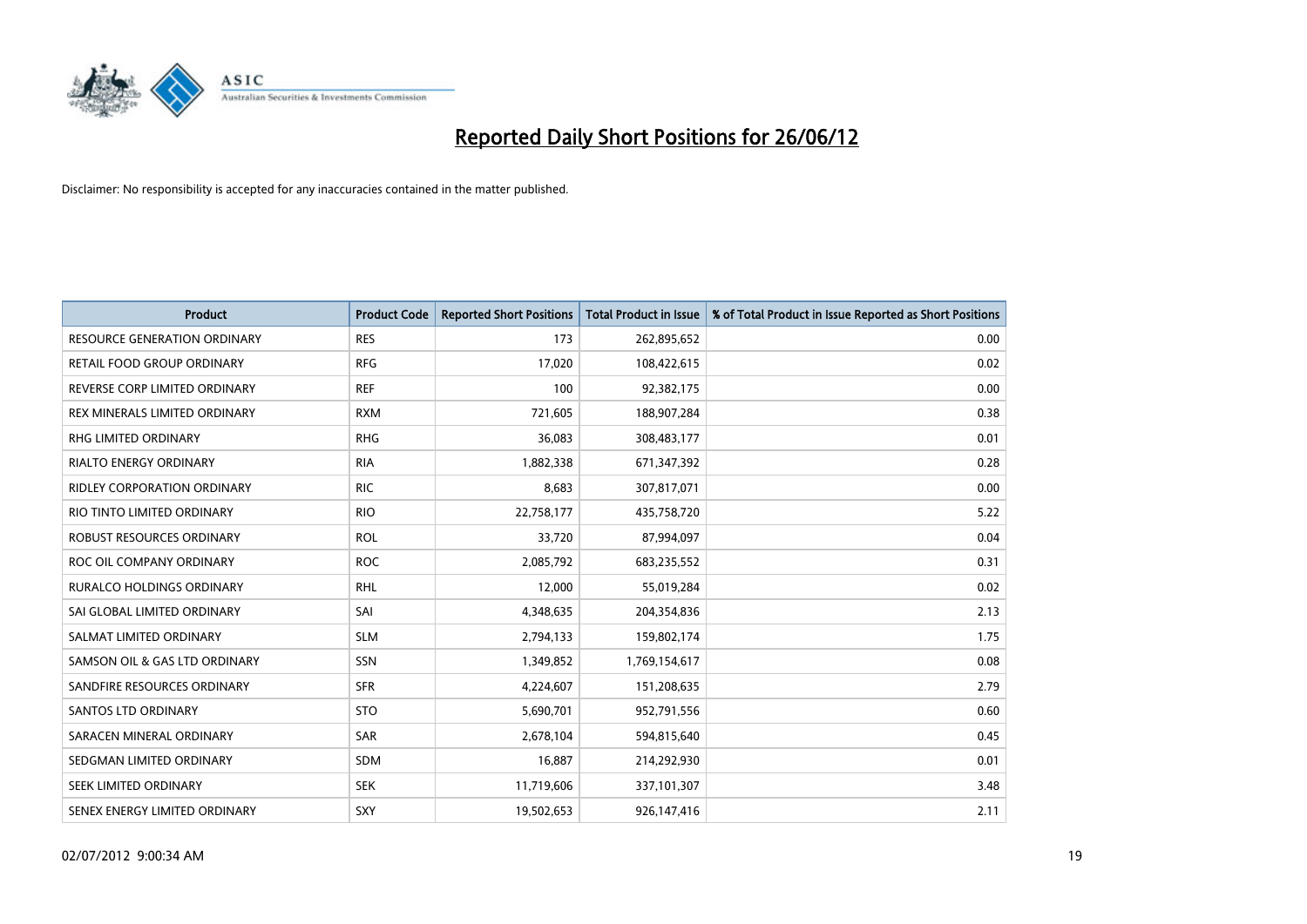

| <b>Product</b>                           | <b>Product Code</b> | <b>Reported Short Positions</b> | <b>Total Product in Issue</b> | % of Total Product in Issue Reported as Short Positions |
|------------------------------------------|---------------------|---------------------------------|-------------------------------|---------------------------------------------------------|
| SERVCORP LIMITED ORDINARY                | SRV                 | 111                             | 98,440,807                    | 0.00                                                    |
| SERVICE STREAM ORDINARY                  | <b>SSM</b>          | 400                             | 283,418,867                   | 0.00                                                    |
| SEVEN GROUP HOLDINGS ORDINARY            | <b>SVW</b>          | 642,298                         | 307,410,281                   | 0.21                                                    |
| SEVEN WEST MEDIA LTD ORDINARY            | <b>SWM</b>          | 29,587,886                      | 666,105,054                   | 4.44                                                    |
| SIGMA PHARMACEUTICAL ORDINARY            | <b>SIP</b>          | 5,210,797                       | 1,185,020,782                 | 0.44                                                    |
| SILEX SYSTEMS ORDINARY                   | <b>SLX</b>          | 712,865                         | 170,143,997                   | 0.42                                                    |
| SILVER LAKE RESOURCE ORDINARY            | <b>SLR</b>          | 567,518                         | 220,264,064                   | 0.26                                                    |
| SIMS METAL MGMT LTD ORDINARY             | SGM                 | 8,422,149                       | 205,106,768                   | 4.11                                                    |
| SINGAPORE TELECOMM. CHESS DEPOSITARY INT | SGT                 | 8,074,518                       | 163,034,804                   | 4.95                                                    |
| SKILLED GROUP LTD ORDINARY               | <b>SKE</b>          | 195,469                         | 233,487,276                   | 0.08                                                    |
| SKY CITY ENTERTAIN, ORDINARY             | <b>SKC</b>          | 101                             | 576,958,340                   | 0.00                                                    |
| <b>SLATER &amp; GORDON ORDINARY</b>      | SGH                 | 19,825                          | 168,600,731                   | 0.01                                                    |
| SMS MANAGEMENT. ORDINARY                 | <b>SMX</b>          | 699,715                         | 68,415,913                    | 1.02                                                    |
| SONIC HEALTHCARE ORDINARY                | SHL                 | 4,145,407                       | 390,969,875                   | 1.06                                                    |
| SOUL PATTINSON (W.H) ORDINARY            | <b>SOL</b>          | 11,268                          | 239,395,320                   | 0.00                                                    |
| SOUTH BOULDER MINES ORDINARY             | <b>STB</b>          | 101,421                         | 116,232,826                   | 0.09                                                    |
| SP AUSNET STAPLED SECURITIES             | <b>SPN</b>          | 6,256,627                       | 3,330,649,931                 | 0.19                                                    |
| SPARK INFRASTRUCTURE STAPLED NOTE & UNIT | SKI                 | 30,585,029                      | 1,326,734,264                 | 2.31                                                    |
| SPDR 200 FINANCIALS ETF UNITS            | <b>OZF</b>          | 16,984                          | 1,000,113                     | 1.70                                                    |
| SPECIALTY FASHION ORDINARY               | <b>SFH</b>          | 2,099,171                       | 192,236,121                   | 1.09                                                    |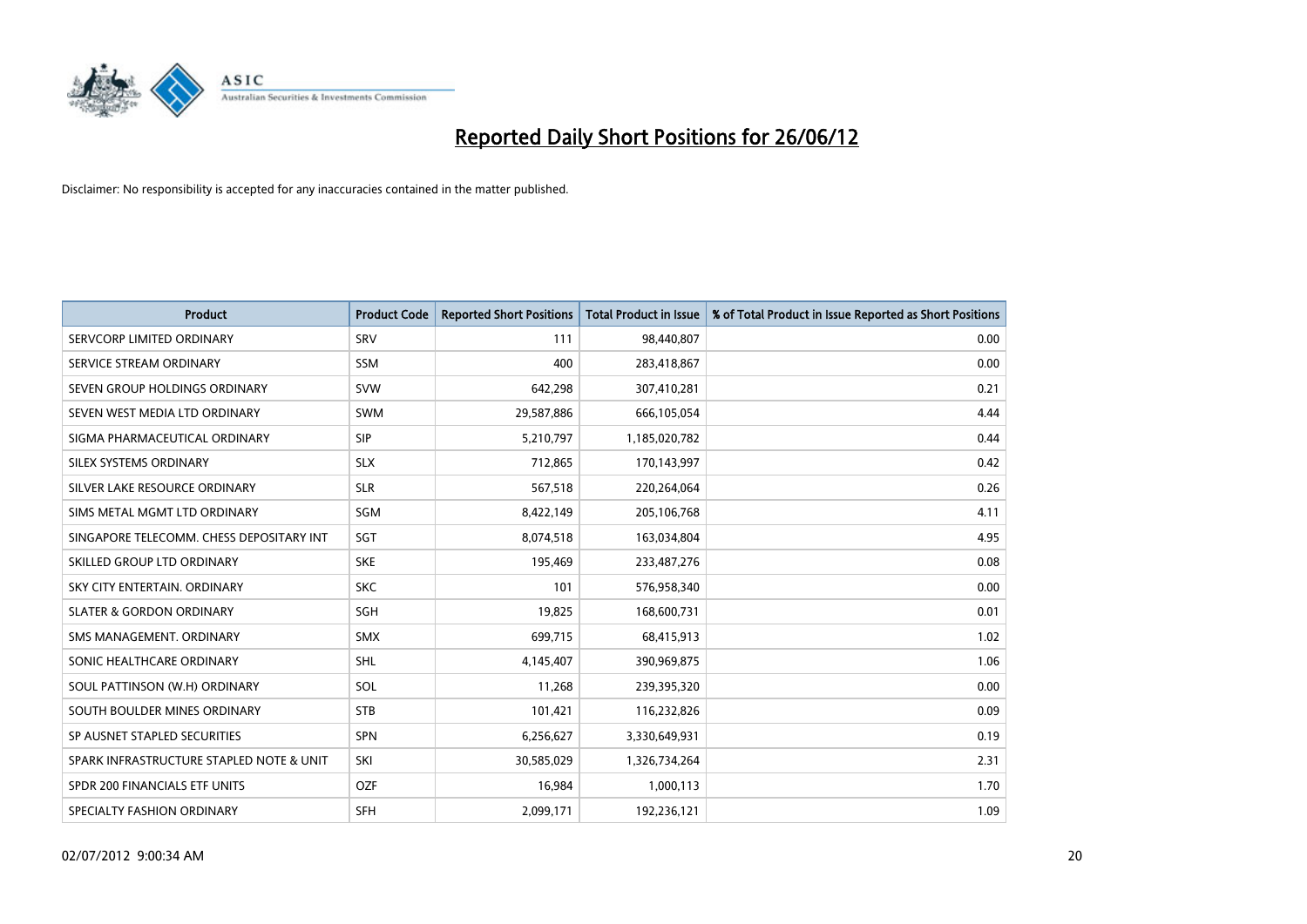

| <b>Product</b>                   | <b>Product Code</b> | <b>Reported Short Positions</b> | <b>Total Product in Issue</b> | % of Total Product in Issue Reported as Short Positions |
|----------------------------------|---------------------|---------------------------------|-------------------------------|---------------------------------------------------------|
| SPOTLESS GROUP LTD ORDINARY      | <b>SPT</b>          | 529,109                         | 265,746,161                   | 0.20                                                    |
| ST BARBARA LIMITED ORDINARY      | <b>SBM</b>          | 6,300,786                       | 325,615,389                   | 1.94                                                    |
| STANMORE COAL LTD ORDINARY       | <b>SMR</b>          | 16,885                          | 160,180,221                   | 0.01                                                    |
| STARPHARMA HOLDINGS ORDINARY     | SPL                 | 1,983,942                       | 280,802,451                   | 0.71                                                    |
| STHN CROSS MEDIA ORDINARY        | SXL                 | 7,821,900                       | 704,594,449                   | 1.11                                                    |
| STOCKLAND UNITS/ORD STAPLED      | SGP                 | 26,337,720                      | 2,207,512,454                 | 1.19                                                    |
| STRAITS RES LTD. ORDINARY        | <b>SRQ</b>          | 159,742                         | 456,529,474                   | 0.03                                                    |
| STW COMMUNICATIONS ORDINARY      | SGN                 | 90,069                          | 362,798,351                   | 0.02                                                    |
| SUNCORP GROUP LTD ORDINARY       | <b>SUN</b>          | 11,204,828                      | 1,286,600,980                 | 0.87                                                    |
| SUNDANCE ENERGY ORDINARY         | <b>SEA</b>          | 52,694                          | 277,098,474                   | 0.02                                                    |
| SUNDANCE RESOURCES ORDINARY      | <b>SDL</b>          | 10,299,978                      | 3,049,476,534                 | 0.34                                                    |
| SUNLAND GROUP LTD ORDINARY       | <b>SDG</b>          | 91,510                          | 199,617,888                   | 0.05                                                    |
| SUPER RET REP LTD ORDINARY       | <b>SUL</b>          | 1,590,524                       | 196,152,971                   | 0.81                                                    |
| SYD AIRPORT STAPLED US PROHIBIT. | SYD                 | 9,298,561                       | 1,861,210,782                 | 0.50                                                    |
| SYRAH RESOURCES ORDINARY         | <b>SYR</b>          | 55,508                          | 125,204,521                   | 0.04                                                    |
| TABCORP HOLDINGS LTD ORDINARY    | <b>TAH</b>          | 6,781,574                       | 730,113,969                   | 0.93                                                    |
| TANAMI GOLD NL ORDINARY          | <b>TAM</b>          | 234,202                         | 261,132,677                   | 0.09                                                    |
| TAP OIL LIMITED ORDINARY         | <b>TAP</b>          | 1,200,627                       | 241,295,311                   | 0.50                                                    |
| TASSAL GROUP LIMITED ORDINARY    | <b>TGR</b>          | 77,050                          | 146,304,404                   | 0.05                                                    |
| TATTS GROUP LTD ORDINARY         | <b>TTS</b>          | 8,946,311                       | 1,362,919,733                 | 0.66                                                    |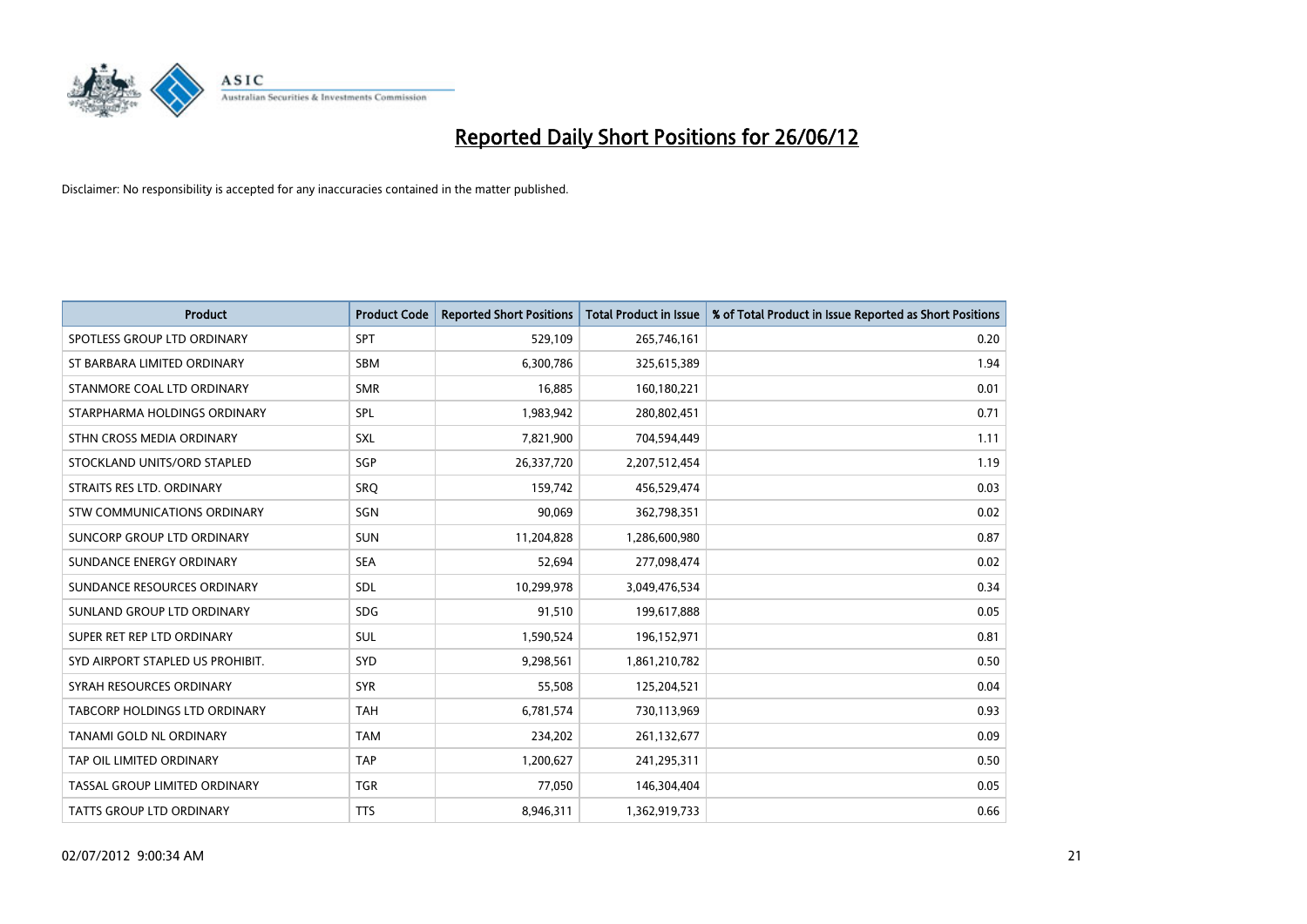

| <b>Product</b>                       | <b>Product Code</b> | <b>Reported Short Positions</b> | <b>Total Product in Issue</b> | % of Total Product in Issue Reported as Short Positions |
|--------------------------------------|---------------------|---------------------------------|-------------------------------|---------------------------------------------------------|
| <b>TECHNOLOGY ONE ORDINARY</b>       | <b>TNE</b>          | 5,500                           | 304,910,455                   | 0.00                                                    |
| TELECOM CORPORATION ORDINARY         | <b>TEL</b>          | 17,620,170                      | 1,878,462,114                 | 0.94                                                    |
| <b>TELSTRA CORPORATION, ORDINARY</b> | <b>TLS</b>          | 26,784,563                      | 12,443,074,357                | 0.22                                                    |
| TEN NETWORK HOLDINGS ORDINARY        | <b>TEN</b>          | 73,312,791                      | 1,360,536,737                 | 5.39                                                    |
| TERANGA GOLD CORP CDI 1:1            | <b>TGZ</b>          | 254,415                         | 158,155,577                   | 0.16                                                    |
| TEXON PETROLEUM LTD ORDINARY         | <b>TXN</b>          | 295,961                         | 245,039,848                   | 0.12                                                    |
| TFS CORPORATION LTD ORDINARY         | <b>TFC</b>          | 207,942                         | 279,621,829                   | 0.07                                                    |
| THAKRAL HOLDINGS GRP ORDINARY/UNIT   | <b>THG</b>          | 100                             | 585,365,014                   | 0.00                                                    |
| THE REJECT SHOP ORDINARY             | <b>TRS</b>          | 2,132,461                       | 26,071,170                    | 8.18                                                    |
| THINKSMART LIMITED ORDINARY          | <b>TSM</b>          | 175,000                         | 156,005,431                   | 0.11                                                    |
| THORN GROUP LIMITED ORDINARY         | <b>TGA</b>          | 354,266                         | 146,374,703                   | 0.24                                                    |
| <b>TIGER RESOURCES ORDINARY</b>      | <b>TGS</b>          | 2,228,030                       | 673,470,269                   | 0.33                                                    |
| <b>TISHMAN SPEYER UNITS</b>          | <b>TSO</b>          | 40.786                          | 338,440,904                   | 0.01                                                    |
| TOLL HOLDINGS LTD ORDINARY           | <b>TOL</b>          | 13,838,547                      | 717,133,875                   | 1.93                                                    |
| TOX FREE SOLUTIONS ORDINARY          | <b>TOX</b>          | 33,479                          | 115,066,608                   | 0.03                                                    |
| TPG TELECOM LIMITED ORDINARY         | <b>TPM</b>          | 1,984,312                       | 793,808,141                   | 0.25                                                    |
| <b>TRADE ME GROUP ORDINARY</b>       | <b>TME</b>          | 4,489                           | 395,745,510                   | 0.00                                                    |
| TRANSFIELD SERVICES ORDINARY         | <b>TSE</b>          | 3,589,879                       | 525,028,694                   | 0.68                                                    |
| TRANSPACIFIC INDUST, ORDINARY        | <b>TPI</b>          | 5,815,690                       | 1,578,209,025                 | 0.37                                                    |
| TRANSURBAN GROUP TRIPLE STAPLED SEC. | <b>TCL</b>          | 6,888,511                       | 1,458,321,112                 | 0.47                                                    |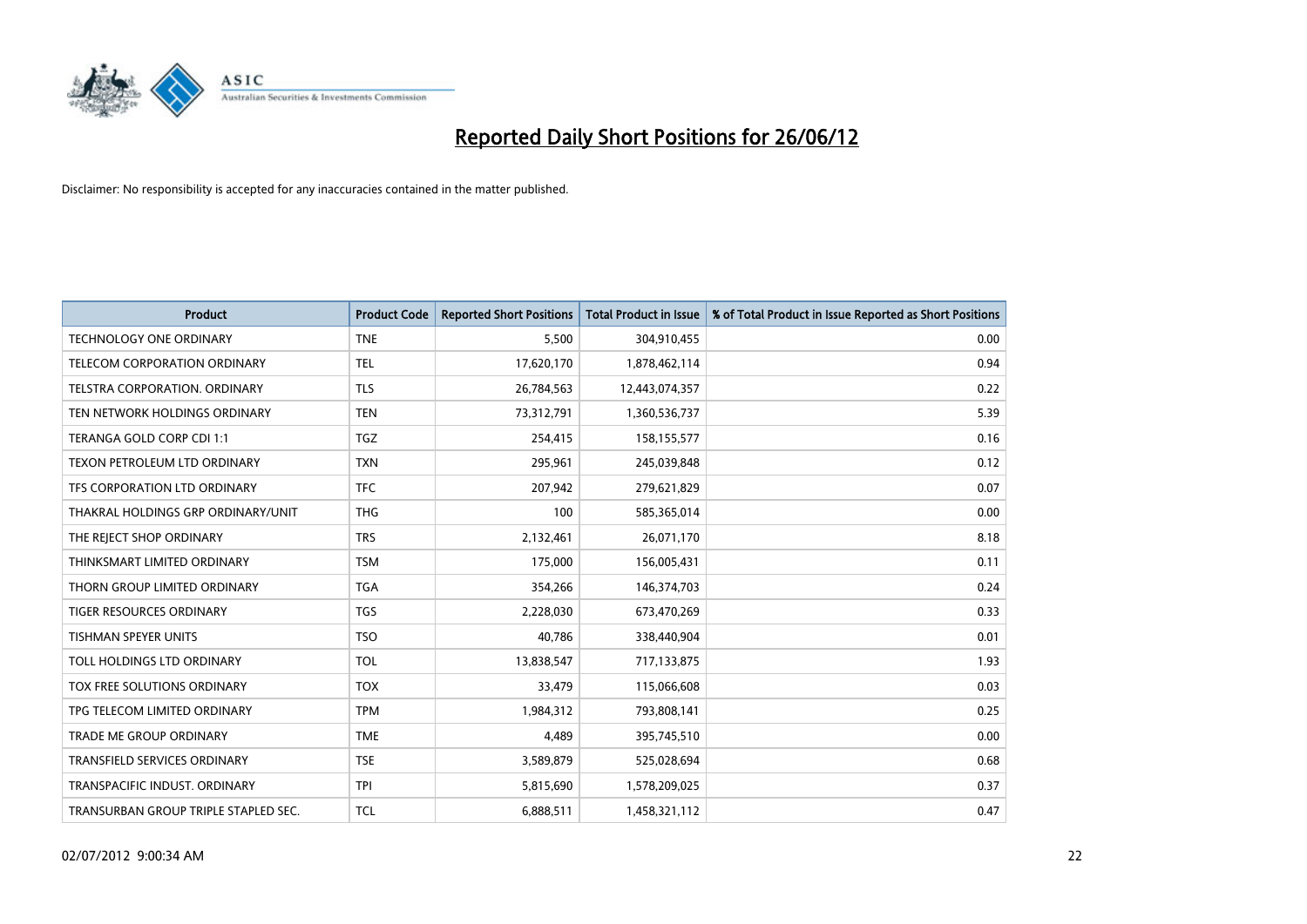

| <b>Product</b>                         | <b>Product Code</b> | <b>Reported Short Positions</b> | <b>Total Product in Issue</b> | % of Total Product in Issue Reported as Short Positions |
|----------------------------------------|---------------------|---------------------------------|-------------------------------|---------------------------------------------------------|
| TREASURY WINE ESTATE ORDINARY          | <b>TWE</b>          | 14,072,425                      | 647,227,144                   | 2.17                                                    |
| TROY RESOURCES LTD ORDINARY            | <b>TRY</b>          | 56,745                          | 89,412,649                    | 0.06                                                    |
| UGL LIMITED ORDINARY                   | UGL                 | 6,878,201                       | 166,315,038                   | 4.14                                                    |
| UNILIFE CORPORATION CDI 6:1            | <b>UNS</b>          | 211,168                         | 256,958,538                   | 0.08                                                    |
| UXC LIMITED ORDINARY                   | <b>UXC</b>          | 106,136                         | 305,585,913                   | 0.03                                                    |
| <b>VENTURE MINERALS ORDINARY</b>       | <b>VMS</b>          | 139,396                         | 232,468,592                   | 0.06                                                    |
| VIRGIN AUS HLDG LTD ORDINARY           | <b>VAH</b>          | 24,921,265                      | 2,210,197,600                 | 1.13                                                    |
| VITERRA INC CDI 1:1                    | <b>VTA</b>          | 10                              | 68,629,939                    | 0.00                                                    |
| VNGD ALL-WORLD EX-US CDI 1:1           | <b>VEU</b>          | 3,881                           | 990,776                       | 0.39                                                    |
| WAH NAM INT HLDG LTD ORDINARY          | <b>WNI</b>          | 133,182                         | 6,926,590,521                 | 0.00                                                    |
| WATPAC LIMITED ORDINARY                | <b>WTP</b>          | 497,500                         | 184,332,526                   | 0.27                                                    |
| <b>WDS LIMITED ORDINARY</b>            | <b>WDS</b>          | 7                               | 144,740,614                   | 0.00                                                    |
| WEBIET LIMITED ORDINARY                | <b>WEB</b>          | 42,770                          | 71,065,929                    | 0.06                                                    |
| <b>WESFARMERS LIMITED ORDINARY</b>     | <b>WES</b>          | 29,955,260                      | 1,006,504,883                 | 2.98                                                    |
| WESFARMERS LIMITED PARTIALLY PROTECTED | <b>WESN</b>         | 1,417,509                       | 150,567,279                   | 0.94                                                    |
| WESTERN AREAS NL ORDINARY              | <b>WSA</b>          | 7,438,411                       | 179,735,899                   | 4.14                                                    |
| WESTERN DESERT RES. ORDINARY           | <b>WDR</b>          | 450,787                         | 218,819,203                   | 0.21                                                    |
| WESTFIELD GROUP ORD/UNIT STAPLED SEC   | <b>WDC</b>          | 8,095,455                       | 2,267,603,504                 | 0.36                                                    |
| WESTFIELD RETAIL TST UNIT STAPLED      | <b>WRT</b>          | 51,987,201                      | 3,054,166,195                 | 1.70                                                    |
| WESTPAC BANKING CORP ORDINARY          | <b>WBC</b>          | 56,881,994                      | 3,055,170,353                 | 1.86                                                    |